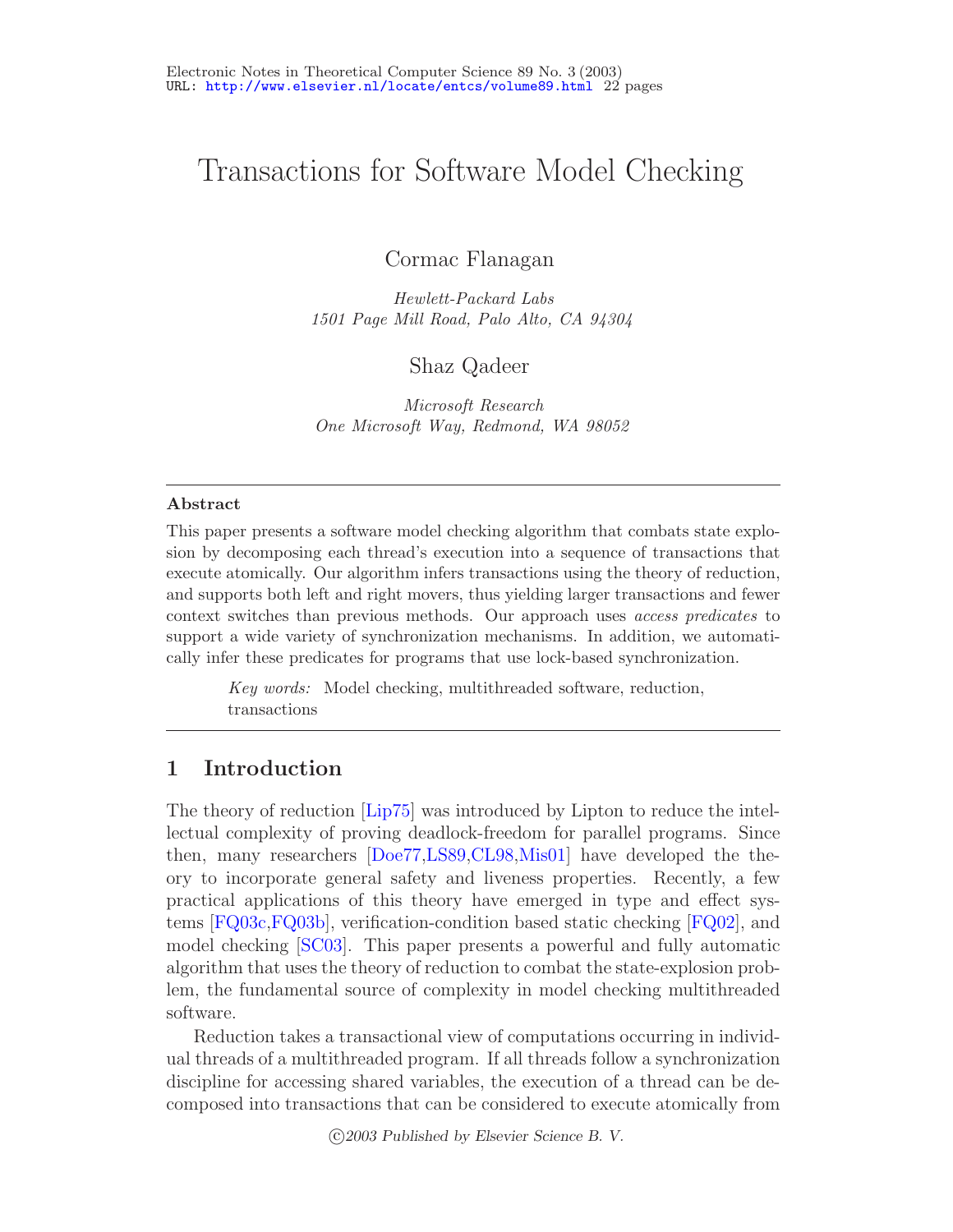#### Flanagan and Qadeer

the point of view of other threads even though the scheduler interleaves actions of other threads during the transaction. Each transaction is a sequence of actions  $a_1, \ldots, a_m, x, b_1, \ldots, b_n$  such that each  $a_i$  is a right mover and each  $b_i$  is a left mover. A right mover is an action, such as a lock acquire, that commutes to the right of every action by another thread; a left mover is an action, such as a lock release, that commutes to the left of every action by another thread. Accessing (reading or writing) a shared variable while holding its protecting lock is a both-mover, that is, it is both a right-mover and a left-mover. This view of concurrent computations has been used in database theory to prove the serializability of database transactions [\[Pap86\]](#page-16-6).

The notion of transactions immediately suggests a method to reduce the number of explored states during model checking. The recipe is simply stated: deduce transactions in threads and avoid scheduling a thread in the middle of another thread's transaction. The idea of controlling the process scheduler to combat state-space explosion is not new. For example, the class of techniques known as partial-order reduction [\[Val90,](#page-17-1)[Pel94,](#page-16-7)[God96\]](#page-16-8) use process scheduling algorithms to effect state reduction. However, these algorithms do not use the notion of transactions. Recently, Stoller and Cohen [\[SC03\]](#page-17-0) have proposed a model checking algorithm that leverages Lipton's theory of reduction. A careful examination of all these approaches reveals that they use only the notion of left movers. In this paper, we present a model checking algorithm that uses both left and right movers to automatically deduce transactions in threads and reduce the state space explored during model checking. Since our algorithm uses both right and left movers, it can infer larger transactions than the algorithm of Stoller and Cohen.

The key to deducing transactions automatically is the notion of exclusive access predicates for shared variables. Exclusive access predicates were first introduced in the Calvin checker [\[FQ02\]](#page-16-5) to semantically capture a multitude of synchronization disciplines by a single specification mechanism. Each shared variable is associated with an exclusive access predicate which states the condition under which a thread has exclusive access to that variable. For example, the exclusive predicate for a variable x protected by a mutex mx says that a thread has exclusive access to x if it holds the lock mx. A second thread must respect this exclusive predicate, and not access x whenever the first thread holds the lock.

The presentation of our approach proceeds as follows. Section 2 presents an example that illustrates the benefit our approach. Section 3 formalizes our notion of multithreaded programs, and Section 4 presents our transaction-based model checking algorithm for such programs. Section 5 specializes this approach to lock-based programs, and Section 6 describes how to infer exclusive predicates during transaction-based model checking of lock-based programs. Section 7 discusses related work, and we conclude with Section 8.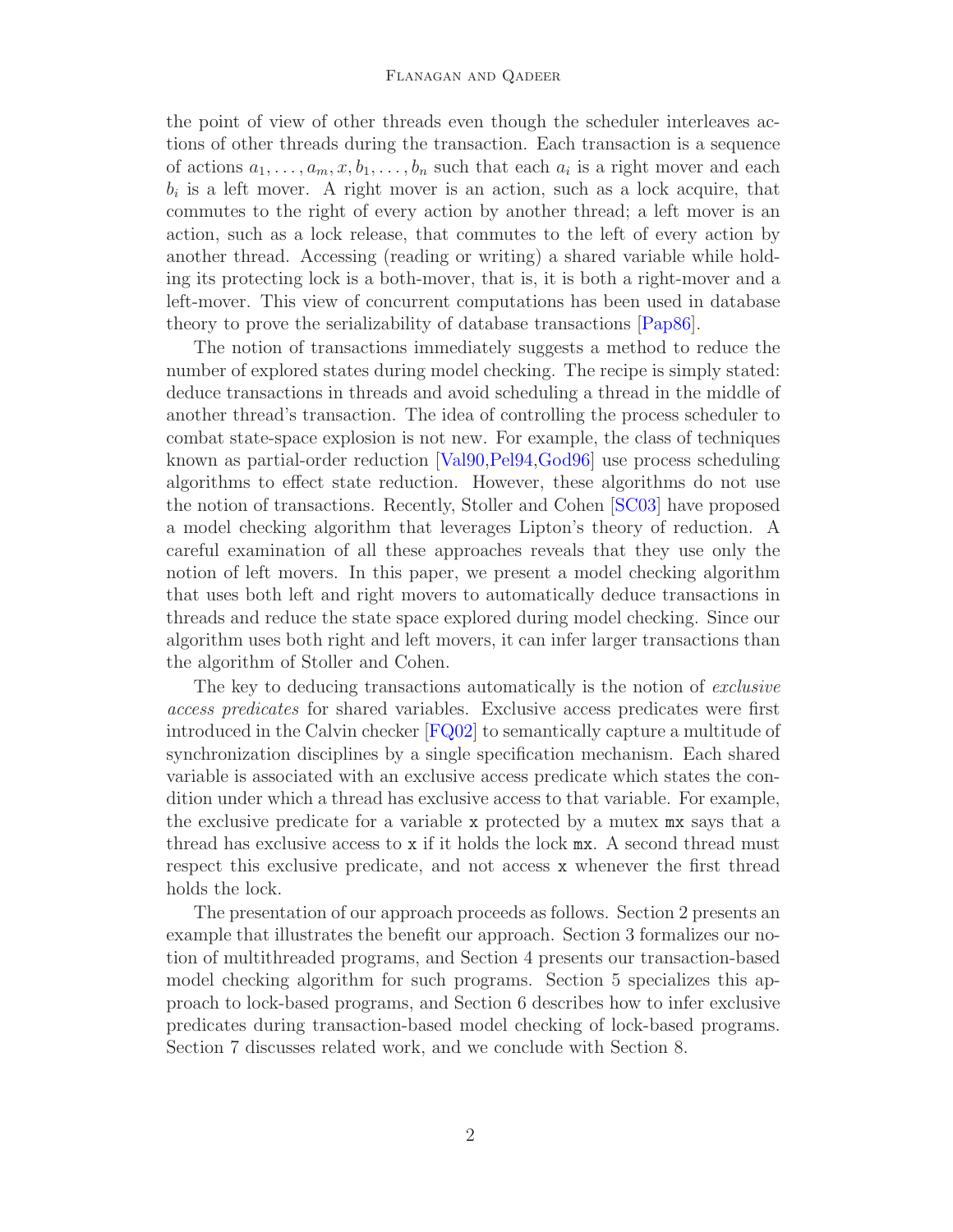# <span id="page-2-0"></span>**2 Overview**

We illustrate our approach by a simple example. Below, we show an implementation of a multithreaded counter with three methods —incr, decr, and read. The shared variable x keeps track of the number of increment operations performed on the counter and is protected by the mutex mx. Similarly, the shared variable y keeps track of the number of decrement operations performed on the counter and is protected by the mutex my. A mutex is modeled an an integer variable. If the mutex is held by a thread, its value is the positive integer identifying that thread; otherwise, its value is 0. The variable count is an abstract variable introduced solely for the purpose of specifying the correctness of the counter implementation. The correctness property is stated as an assertion in the method read. Since count is a specification variable, we assume that the increment and decrement operations on count in incr and decr respectively are atomic. Hence, there is no need to protect count with a mutex. For the purpose of model checking, we restrict all integer variables to the first k natural numbers and interpret addition and subtraction modulo  $k$ .

```
int x = 0, y = 0, mx = 0, my = 0, count = 0;
```

```
void incr() { void decr() { int read() {
 acquire(mx); acquire(my); acquire(mx);
 int tx = x; int ty = y; int tx = x;
 count++; count--; \qquad \qquad \text{acquire}(\text{my});
 x = tx+1; y = ty+1; int ty = y;
 release(mx); release(mx); assert count == tx-ty;} \qquad \qquad release(my);
                                release(mx);
                                return tx-ty;
                               }
```
Consider a multithreaded program consisting of two threads, each of which repeatedly calls a nondeterministically chosen method—incr, decr, or read. Each thread follows the synchronization discipline of accessing x and y only when the correct mutexes are held. An action that acquires a lock, such as acquire(mx), is a right mover. An action that releases a lock, such as release(mx), is a left mover. An access to a thread-local variable, such as tx, is both a right and left mover. An access to a shared variable x performed while holding its lock mx is also both a right and left mover. An access to an unprotected shared variable, such as count, is neither a right nor a left mover. Thus, the body of each method is a transaction since all the actions preceding the unique access to count are right movers and all succeeding actions are left movers. We say that the transaction is in the pre-commit stage before the access to count happens and in the post-commit stage afterwards. Our model checking algorithm is able to automatically deduce these transactions, one per procedure. On the other hand, the algorithm of Stoller and Cohen will deduce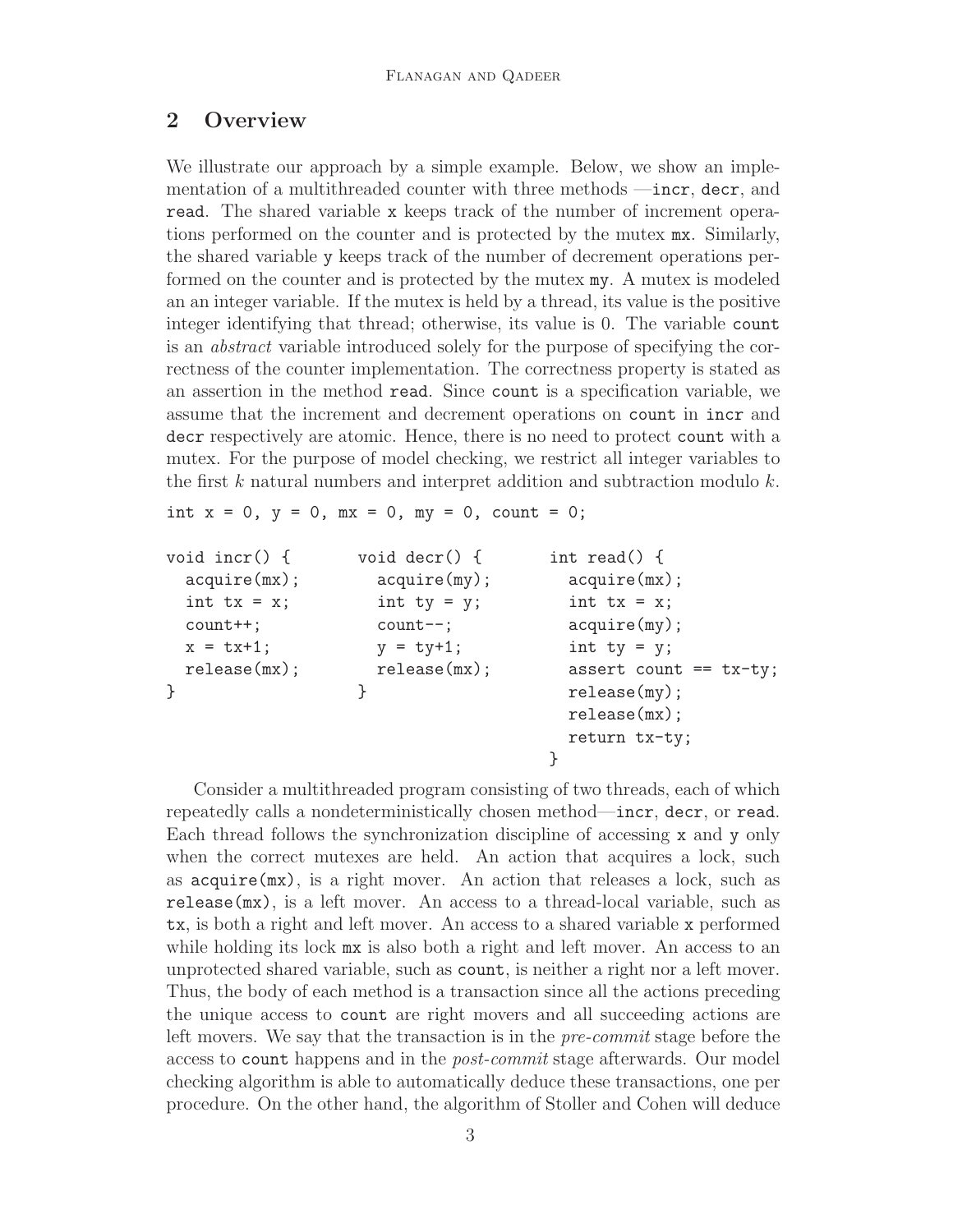two transactions in incr and decr and three transactions in read.

Our algorithm depends on the notion of exclusive predicates for shared variables to infer these transactions automatically. The exclusive predicates for the shared variables in this example are:

$$
E(t, \mathbf{x}) \stackrel{\text{def}}{=} \mathbf{mx} == t
$$
  

$$
E(t, \mathbf{y}) \stackrel{\text{def}}{=} \mathbf{my} == t
$$
  

$$
E(t, \mathbf{mx}) \stackrel{\text{def}}{=} \mathbf{mx} == t
$$
  

$$
E(t, \mathbf{my}) \stackrel{\text{def}}{=} \mathbf{my} == t
$$
  

$$
E(t, \text{count}) \stackrel{\text{def}}{=} false
$$

For example, the exclusive predicate for  $x$  states that the thread t has exclusive access to x whenever the value of  $mx$  is t, that is, the thread t holds lock mx. Note that a mutex is just another shared variable for our algorithm; consequently, the mutexes have exclusive access predicates associated with them as well. No thread ever has exclusive access to count since its predicate is false.

Our algorithm uses these exclusive predicates to infer whether an action performed by a thread is a right or a left mover. An action is a right mover if that thread has exclusive access to all shared variables accessed by the action in the post-state. Similarly, an action is a left mover if the thread has exclusive access to all accessed shared variables in the pre-state.

# <span id="page-3-0"></span>**3 Multithreaded programs**

**Domains**

This section formalizes a semantics of multithreaded programs that we use to describe our transaction-based model checking algorithm.

| $x, y \in Var$                          | (variables)                 |
|-----------------------------------------|-----------------------------|
| $v \in Val$                             | (values)                    |
| $t, u \in Tid$                          | (thread identifiers)        |
| $l \in Loc = \{Init, Wrong, \ldots\}$   | (program counter locations) |
| $s \in Store = Var \rightarrow Val$     | (global stores)             |
| $ls \in Locs = Tid \rightarrow Loc$     | (local stores)              |
| $(s, ls) \in State = Store \times Loss$ | (states)                    |

A state of the multithreaded program P consists of a global store mapping variables to values and a local store mapping thread identifiers to program counters. The set Loc of program counters contains the program counter Init, which is the initial program counter of each thread. Thus, the initial state of P is  $(s_0, ls_0)$ , where  $s_0$  is the initial value of the store and  $ls_0(t) = Init$  for all threads t.

Each thread has a set of actions, one for each location in Loc. The action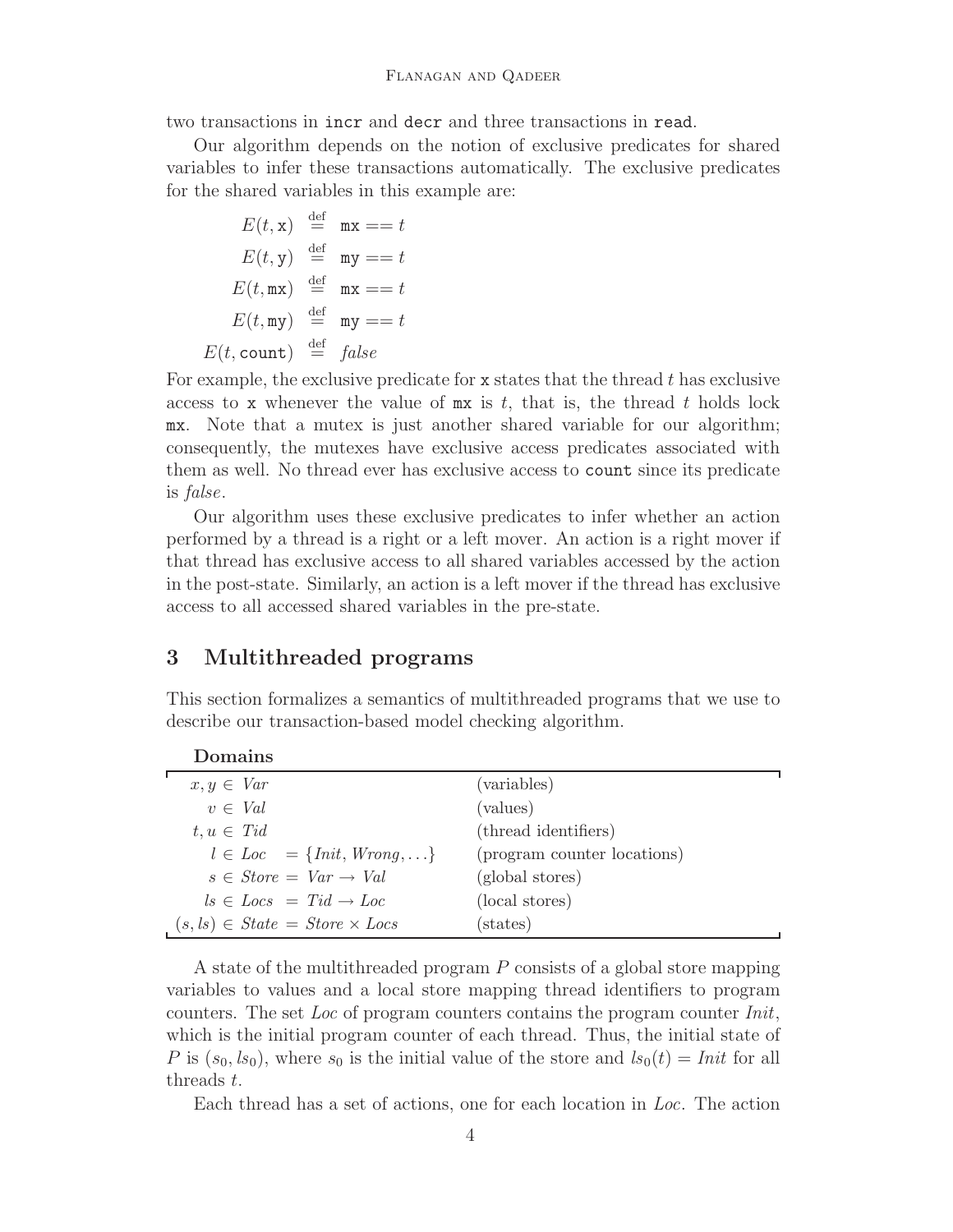in thread t at location l is  $Act(t, l) \subseteq Store \times (Store \times Loc)$ . The transition relation  $\rightarrow_P^t$  of thread t and the transition relation  $\rightarrow_P$  of the multithreaded program P are defined as follows:

$$
\rightarrow_P^t \subseteq State \times State
$$
  
\n $(s, ls) \rightarrow_P^t (s', ls') \stackrel{\text{def}}{=} \exists l, l' \in Loc. \land l = ls(t)$   
\n $\land ls' = ls[t := l']$   
\n $\land (s, s', l') \in Act(t, l)$   
\n $\rightarrow_P \subseteq State \times State$   
\n $\rightarrow_P \stackrel{\text{def}}{=} \exists t. \rightarrow_P^t$ 

The set Loc also contains a special location Wrong. When a thread fails an assertion, it moves its program counter to Wrong, and does not perform any subsequent transitions. Thus, for all threads t, we have  $Act(t, Wrong) = \emptyset$ . The program P goes wrong if it reaches a state  $(s, ls)$  where  $ls(t) = Wrong$ for some thread t.

For clarity, we use bullet-style notation for  $\land$  and  $\lor$  in large formulas, following Lamport [\[Lam94\]](#page-16-9). In addition, we sometimes interpret sets as predicates, and vice-versa.

## <span id="page-4-0"></span>**4 Inferring transactions**

In this section, we show how to infer transactions in the threads of a multithreaded program.

#### 4.1 Exclusive access predicates

We assume that for each variable  $x \in Var$  and thread  $t \in Tid$ , there is an exclusive predicate  $E(t, x) \subseteq Store$ . The predicate  $E(t, x)$  gives the condition under which thread  $t$  is guaranteed to have exclusive access to  $x$ . We assume that the exclusive predicates for any variable  $x$  satisfies the following two properties:

(i) The predicates  $E(t, x)$  and  $E(u, x)$  cannot be true simultaneously for different threads  $t$  and  $u$ .

$$
\forall t, u \in T id. \ t = u \lor E(t, x) \cap E(u, x) = \emptyset
$$

(ii) The exclusive access to x can neither be given to thread t nor taken away from thread  $t$  by a different thread  $u$ .

$$
\forall t, u \in \textit{Tid. } (t \neq u \land (s, ls) \rightarrow^u_P (s', ls')) \Rightarrow (s \in E(t, x) \Leftrightarrow s' \in E(t, x))
$$

The action  $Act(t, l)$  does not access the variable x if it neither writes nor reads x. Formally, the the action  $Act(t, l)$  does not access x if for all  $(s, s', l') \in$  $Act(t, l)$  and values v, we have  $s(x) = s'(x)$  and  $(s[x := v], s'[x := v], l') \in$  $Act(t, l)$ . Let  $\alpha(t, l)$  denote the set of all variables that are accessed by the action  $Act(t, l)$ .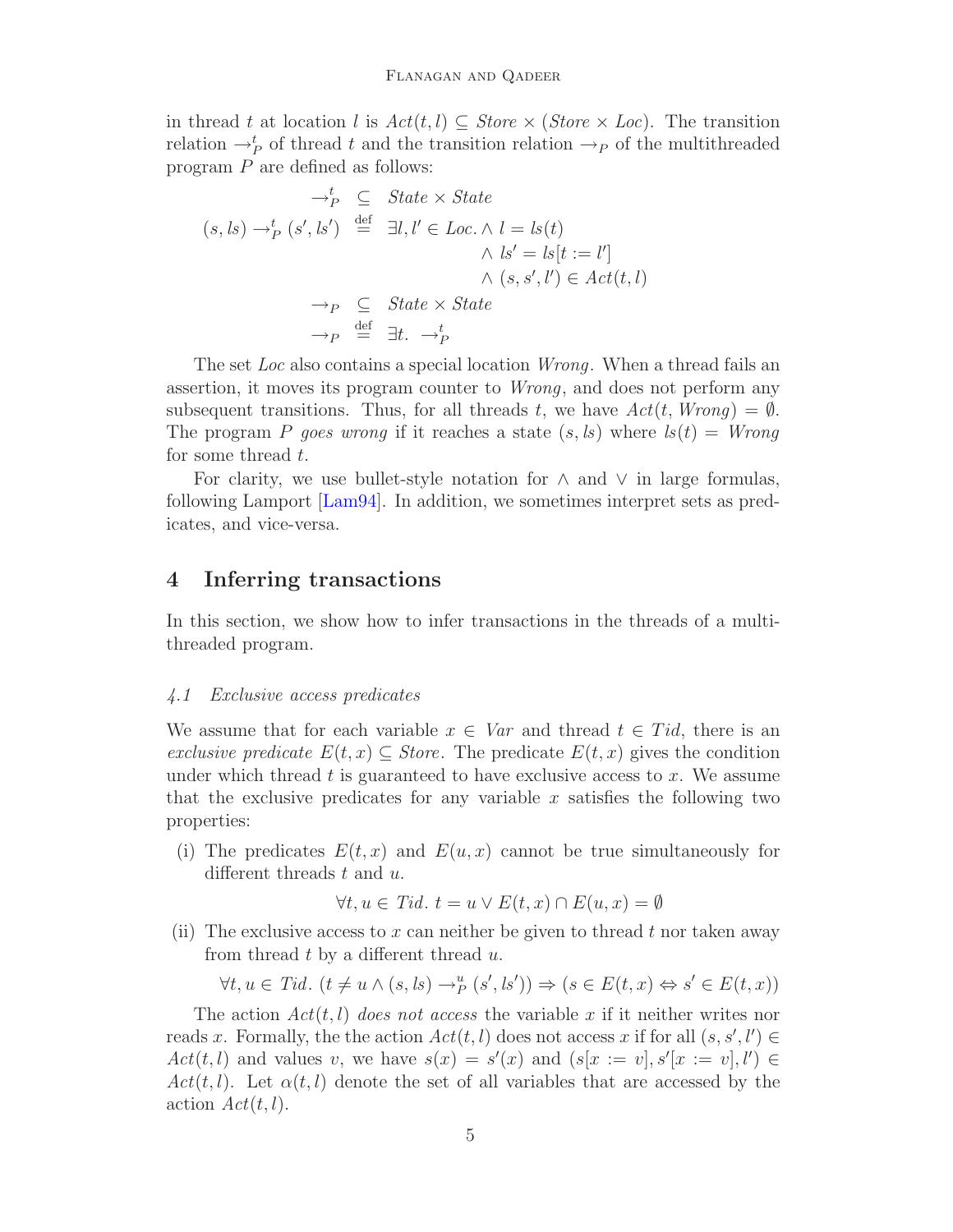#### Flanagan and Qadeer

The predicate  $E(t, l)$  is the conjunction of the exclusive predicates of all accessed variables of  $Act(t, l)$ :

$$
E(t, l) \stackrel{\text{def}}{=} \forall x \in \alpha(t, l). E(t, x)
$$

Our definition of exclusive access predicates does not require that  $E(t, x)$ hold when x is accessed by thread t. This property, while desirable, is not enforced statically by the definition. It is checked dynamically through model checking by instrumenting the program with assertions. The scheme for program instrumentation is described in detail below.

#### <span id="page-5-0"></span>4.2 Program instrumentation

We now present a method for automatically instrumenting a multithreaded program P to get another multithreaded program  $P^{\#}$ , for which it is easier to infer transaction boundaries during model checking.

Let  $enabled(t, l) \subseteq Store$  denote the set of those stores from which the action  $Act(t, l)$  is enabled, that is,  $enabled(t, l) = \{s \mid \exists s', l'. (s, s', l') \in Act(t, l)\}.$ The action  $Act(t, l)$  is safe for a variable x if it blocks until no other thread has exclusive access to x. Formally, the action  $Act(t, l)$  is safe w.r.t. x iff enabled $(t, l) \cap E(u, x) = \emptyset$  for all  $u \neq t$ . If  $Act(t, l)$  is not safe for a variable  $x \in \alpha(t, l)$ , that action could violate the exclusive predicate for x if it is performed in an incorrect state, where another thread has exclusive access to x. To ensure this violation does not happen, we require that if  $Act(t, l)$  is not safe for  $x \in \alpha(t, l)$ , then whenever this action is performed, the thread must have exclusive access to x. The set  $\delta(t, l) \subseteq \textit{Store}$  for  $\textit{Act}(t, l)$  describes states that satisfy this restriction.

$$
\delta(t,l) \stackrel{\text{def}}{=} \bigwedge_{x \in \alpha(t,l)} \delta(t,l,x)
$$

$$
\delta(t,l,x) \stackrel{\text{def}}{=} \begin{cases} \text{true}, & \text{if } Act(t,l) \text{ is safe } w.r.t. \ x, \\ E(t,x), \text{ otherwise.} \end{cases}
$$

To assist in identifying transactions, the instrumentation process extends the local store of each thread with a boolean phase variable which indicates whether that thread is currently executing in the pre- or post-commit phase of a transaction.

$$
p \in boolean
$$
 (phase variables)  
\n
$$
\ell \in Loc^{\#} = Loc \times boolean \text{ (program counter and phase variable)}
$$
  
\n
$$
\ell s \in Loc^{\#} = Tid \rightarrow Loc^{\#} \text{ (new local stores)}
$$

Thus, a state of  $P^{\#}$  is a tuple  $(s, \&)$ . If  $\&(t) = \langle l, \text{true} \rangle$ , then thread t is in the pre-phase of some transaction. If  $\mathcal{L}(t) = \langle l, \text{false} \rangle$ , then thread t is either in the post-phase of some transaction or at the beginning or end of a transaction. The initial store of  $P^{\#}$  is  $(s_0, k_0)$ , where  $k_0(t) = \langle Init, false \rangle$  for all  $t \in Tid$ . A consequence of our instrumentation code is that in any reachable state, only one of the phase variables will be true, and hence these phase variables only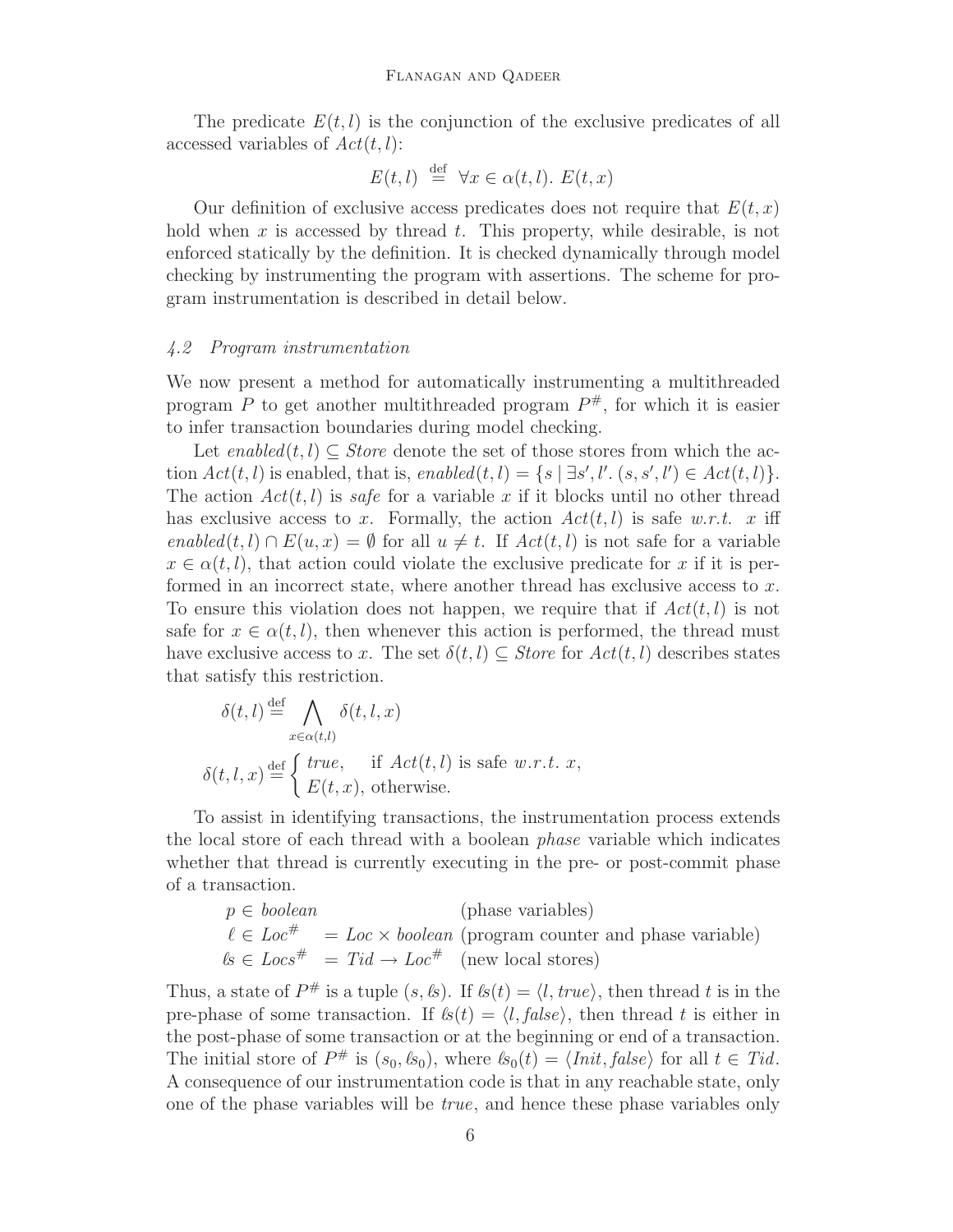extend the reachable state space by a factor of  $|Tid|$ , rather than  $2^{|Tid|}$  as might be expected.

We instrument the action  $Act(t, l)$  to transform it into  $Act^{\#}(t, \langle l, p \rangle) \subseteq$ Store  $\times$  (Store  $\times$  Loc<sup>#</sup>) as follows. The instrumentation adds an assertion that the restriction  $\delta(t, l)$  described above holds. If the assertion  $\delta(t, l)$  fails, then thread t goes wrong.

$$
(s, s', \langle l', p' \rangle) \in Act^{\#}(t, \langle l, p \rangle) \stackrel{\text{def}}{=} \vee \wedge s \notin \delta(t, l)
$$
  

$$
\wedge s' = s
$$
  

$$
\wedge l' = Wrong
$$
  

$$
\wedge p' = p
$$
  

$$
\vee \wedge s \in \delta(t, l)
$$
  

$$
\wedge (s, s', l') \in Act(t, l)
$$
  

$$
\wedge p' = \begin{pmatrix} \wedge s' \in E(t, l) \\ \wedge (p \vee l =Init \vee s \notin E(t, l)) \end{pmatrix}
$$

In addition, the instrumentation code updates the phase variable of thread t as thread t moves from one phase of a transaction to another. The intuition behind the phase variable update is as follows. Suppose thread  $t$  is in the pre-commit phase before  $Act(t, \ell)$  happens. If thread t has exclusive access to all accessed variables in the post-state of the action, then this action is a right mover and the transaction remains in the pre-commit phase. Otherwise, the transaction moves into the post-commit phase.

Conversely, suppose thread t is in the post-commit phase before  $Act(t, \ell)$ happens. If thread  $t$  has exclusive access to all accessed variables in the pre-state of the action, then this action is a left mover and therefore the transaction continues to remain in the post-commit phase. Otherwise, the current transaction has ended and this action begins a new transaction. If thread t has exclusive access to all accessed variables in the post-state of the action, then this action is a right mover and the new transaction is in the precommit phase. Otherwise, the new transaction moves into the post-commit phase.

Finally, we define the transition relation  $\rightarrow_{P^{\#}}^{t}$  as follows.

$$
(s, \ell s) \rightarrow_{P^{\#}}^t (s', \ell s') \stackrel{\text{def}}{=} \exists \ell \in Loc^{\#}.\land \ell = \ell s(t)
$$

$$
\land \ell s' = \ell s[t := \ell']
$$

$$
\land (s, s', \ell') \in Act^{\#}(t, \ell)
$$

The program  $P^{\#}$  goes wrong if there is a state  $(s, \&)$  and a thread t such that  $(s_0, \ell s_0) \rightarrow_{P^*}^* (s, \ell s)$  and  $\ell s(t) = \langle Wrong, p \rangle$  for some p.

The program  $P^{\#}$  has two properties. First, it goes wrong at least as often as the program P. Second, it has been designed so a transaction-based model checking algorithm can be easily formulated.

Our algorithm is parameterized by a set of partitions  $(R(t), L(t), N(t))$  of State, one for each thread  $t \in Tid$ . Informally,  $N(t)$  means that thread t is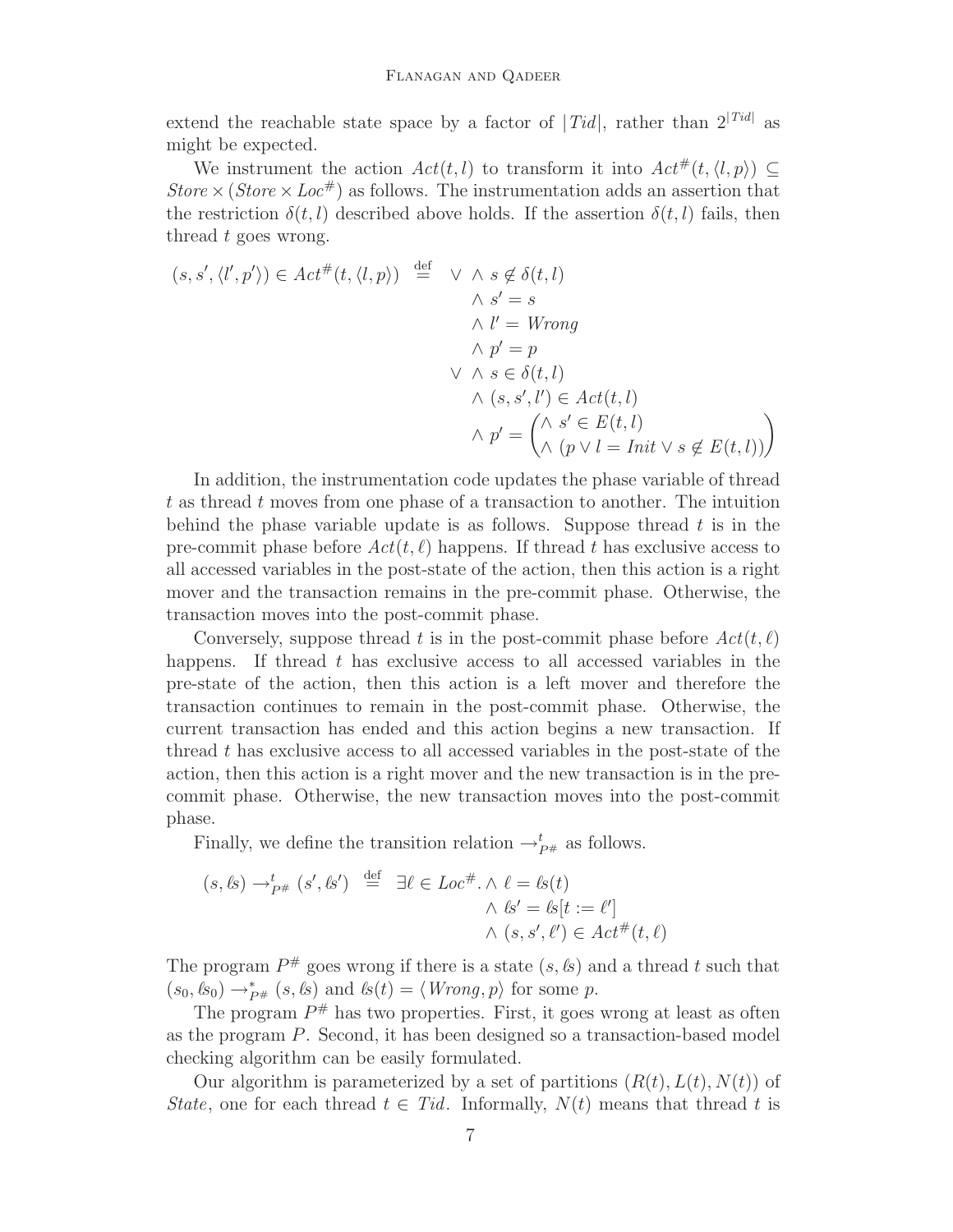not in a transaction, and  $R(t)$  and  $L(t)$  mean that thread t is in the rightmover (or pre-commit) and left-mover (or post-commit) parts of a transaction, respectively. Each partition must satisfy the following three properties:

- A.  $R(t) = \{(s, \&\}) \mid \exists l. \& (t) = \langle l, \mathit{true} \rangle \land l \notin \{\mathit{Init}, \mathit{Wrong}\}\}.$
- B.  $L(t) \subseteq \{(s, k)| \exists l. \; \text{ls}(t) = \langle l, \text{false} \rangle \land l \notin \{\text{Init}, \text{Wrong}\} \land s \in E(t, l)\}.$
- C. For all  $(s, \ell s) \in L(t)$ , there is a state  $(s', \ell s') \in N(t)$  such that  $(s, \ell s) \to_{P^{\#}}^t$  $\cdots \rightarrow_{P^{\#}}^t (s', \ell s').$

Property A says that a thread is in the right-mover part of a transaction if its phase variable is true and the program counter is not Init or Wrong. Property B says that a thread is in the left-mover part of a transaction if its phase variable is false, the program counter is not Init or Wrong, and the thread has exclusive access to all variables accessed by the next action, that is, the next action of the thread is a left-mover. Property C ensures that the left-mover part of each transaction terminates. Given these partitions, the model checking algorithm simply computes the least fixpoint of the following set of rules.

#### **Model checking reduced multithreaded programs**

(INIT)  $\overline{S(s_0, \ell s_0)}$ 

$$
\text{(STEP)} \qquad \qquad \frac{\mathcal{S}(s, \ell s) \quad \forall u \neq t. \ (s, \ell s) \in N(u) \quad (s, \ell s) \rightarrow_{P^{\#}}^t (s', \ell s')}{\mathcal{S}(s', \ell s')}
$$

The following theorem states the soundness of our approach.

<span id="page-7-0"></span>**Theorem 4.1** Let P be a multithreaded program and let  $P^{\#}$  be the instrumented version of program. For each  $t \in Tid$ , let  $(R(t), L(t), N(t))$  be a partition of State satisfying conditions A, B and C. Then, the following statements hold.

- (i) If P goes wrong, then  $P^{\#}$  goes wrong.
- (ii) If  $P^{\#}$  goes wrong, then there is a state  $(s, \ell s)$  and a thread t such that  $S(s, k)$  and  $\ell s(t) = \langle$  Wrong, p $\rangle$  for some p.

**Proof** Follows from Theorem [A.1](#page-17-2) and Lemmas [B.1](#page-18-0) and [B.5](#page-20-0) in the appendix.

Our transaction-based model checking algorithm uses the set  $N(t)$  for each thread  $t \in Tid$ . The larger the set  $N(t)$  the smaller the transactions inferred by our algorithm. In the limit, when the set  $N(t) = State$ , our algorithm reduces to the standard model checking algorithm. Therefore, subject to the conditions A, B, and C, we would like to pick the set  $N(t)$  as small as possible, and consequently the sets  $R(t)$  and  $L(t)$  as large as possible. The set  $R(t)$  is completely defined by condition A. The sets  $L(t)$  and  $N(t)$  must be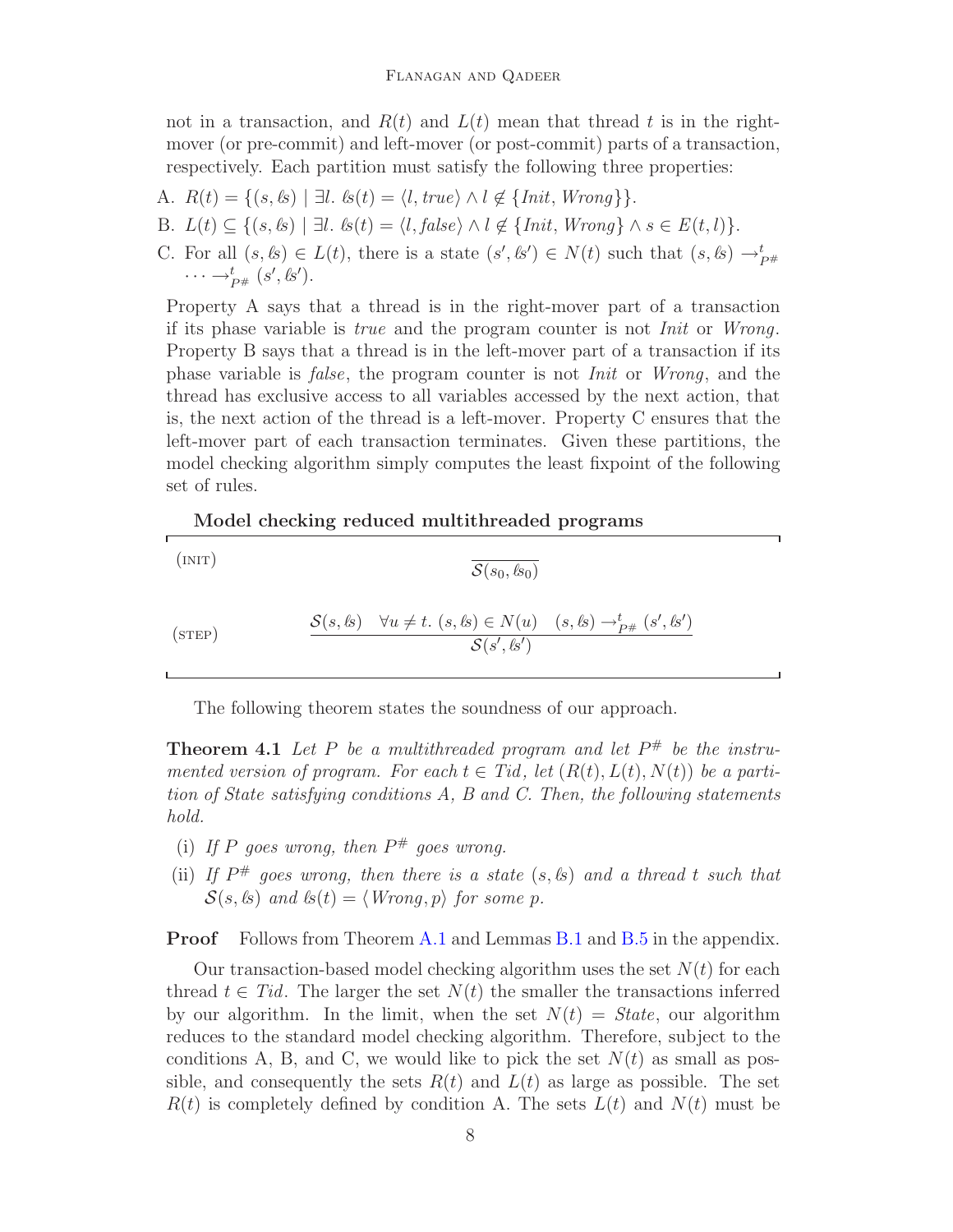chosen subject to conditions B and C. We can select these sets in an optimal manner by modifying Tarjan's depth-first search based algorithm for computing strongly-connected components of a graph [\[Tar72\]](#page-17-3). Of course, there are cheaper heuristics for performing this selection, e.g., ensuring that every cycle of states in  $L(t)$  is broken by at least one state in  $N(t)$ .

#### 4.3 Example

We now illustrate the program instrumentation defined in the last subsection by instrumenting the method read from Section [2.](#page-2-0) We show the code for read below, where we have made the program counter explicit. The local boolean variable p keeps track of the phase.

```
int read() {
1: acquire(mx); p := true;2: assert mx == tid; int tx = x; p := (p \&x mx == tid);
3: acquire(my); p := true;
4: assert my == tid; int ty = y; p := (p && my == tid);
5: assert count == tx-ty; p := false;
6: release(my); p := false;
7: release(mx); p := false;
8: return tx-ty; p := p;
9: }
```
We can make several simplifications in the instrumentation because the program uses only mutexes for synchronization. First, we need to add assertions only for the data access operations; the acquire and release operations on mutexes are safe by definition. Second, the phase update can be simplified. For lock acquire operations, the phase must be updated to true. For lock release operations, the phase must be updated to false. For data access operations, the locks held in the pre and post state are the same. The new phase is the conjunction of the old phase and the boolean value determining whether the mutex on the data accessed is held. The instrumentation for the action on line 5 is particularly interesting. Among the variables accessed on line 5, only count is global and its exclusive access predicate is false. Therefore, any action is safe w.r.t. count and consequently we do not introduce any assertion before the action. However, the phase variable p is updated to false since the exclusive access predicate false does not hold in the post-state.

Thus, the instrumentation in our method is simple and intuitive for mutexbased programs. At the same time, the flexibility afforded by the generality of exclusive access predicates makes our technique applicable to other programs with more complicated synchronization.

# <span id="page-8-0"></span>**5 Application to lock-based programs**

The transaction-based model checking algorithm of the previous section can accommodate a wide variety of synchronization mechanisms. To reduce the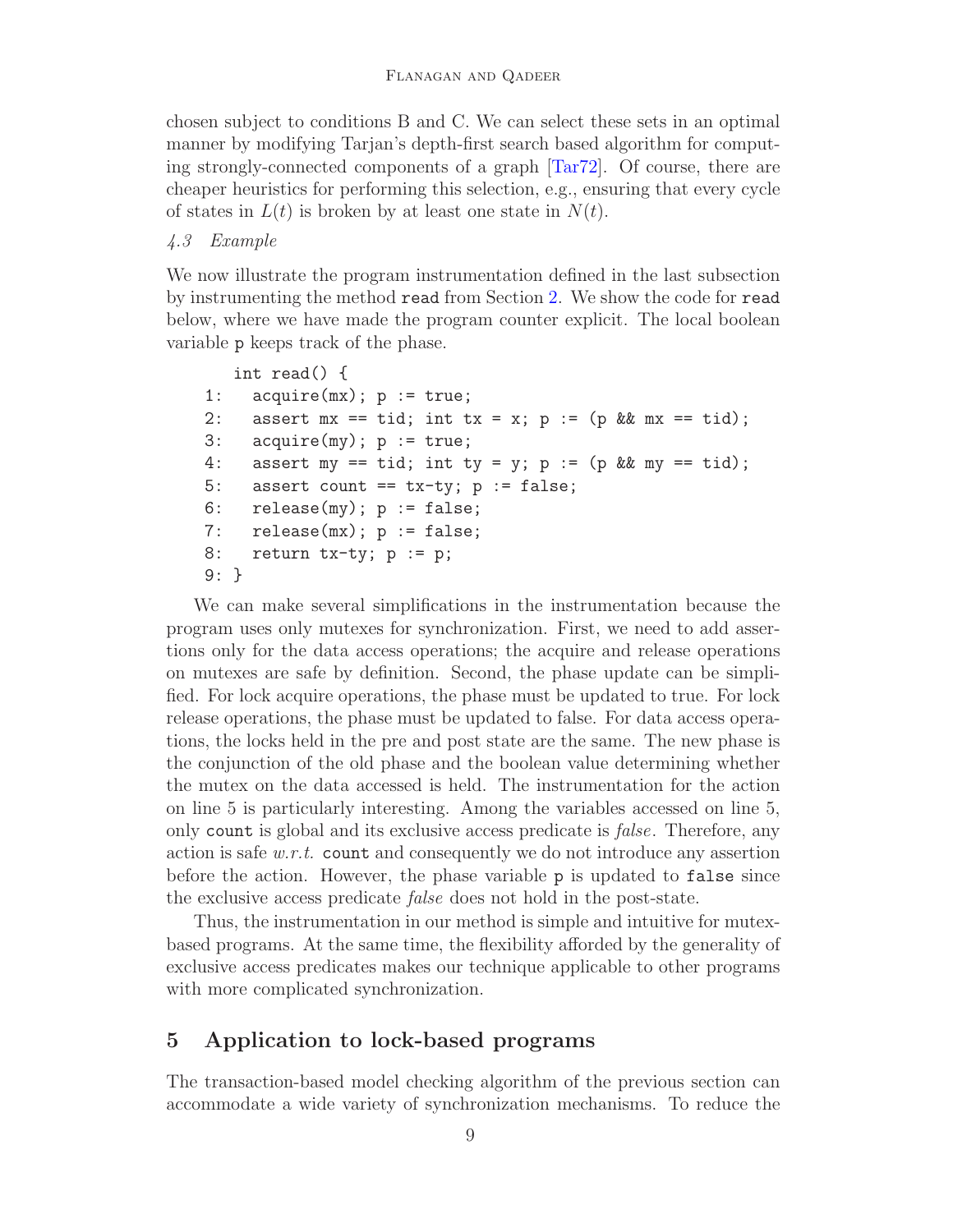complexity of this analysis, we next specialize our approach to lock-based synchronization, which is the dominant synchronization mechanism in multithreaded programs.

We classify variables as either data variables  $z \in DataVar$  or lock variables  $m \in$  MutexVar. Lock variables are manipulated only by acquire and release operations. If the lock m is not held by any thread, then  $m = 0$ ; if the lock is held by thread t, then  $m = t$ . The acquire operation blocks until m is 0 (unheld), and then updates  $m$  with the identifier of the current thread. Conversely, the release operation blocks until  $m$  is equal to the identifier of the current thread, and then sets  $m$  to 0. The acquire and release operations do not access other variables. A data operation only accesses data variables; it does not access any lock variables. We assume that each program operation  $Act(t, l)$  is either a data operation, an acquire operation, or a release operation.

A thread has exclusive access to a lock variable only when it holds that lock:

$$
E(t, m) \stackrel{\text{def}}{=} (m = t)
$$

Clearly, the properties (1) and (2) on exclusive predicates hold for lock variables. In addition, all actions are safe for lock variables. Therefore, whenever  $Act(t, l)$  is an acquire or a release operation on the lock m, we have:

$$
\delta(t,l,m) = \ true
$$

We assume that each data variable  $z$  has an associated set of protecting locks  $M_z \subseteq$  MutexVar. We say z is unprotected if  $M_z = \emptyset$ . A thread has exclusive access to  $z$  only when  $z$  is protected and the thread holds all the protecting locks:

$$
E(t, z) \stackrel{\text{def}}{=} (M_z \neq \emptyset \land \forall m \in M_z \colon m = t)
$$

The properties (1) and (2) on exclusive predicates also hold for data variables. Suppose  $Act(t, l)$  is a data operation and z is a variable accessed by  $Act(t, l)$ . If  $z$  is an unprotected variable, then

$$
\delta(t,l,z) = \ true
$$

since all actions are safe for unprotected data variables. Otherwise, we have

$$
\delta(t, l, z) = (\forall m \in M_z. m = t)
$$

Based on these exclusive access predicates, we make the following observations about the various operations. We later define the action relation for the instrumented program based on these observations.

- (i) If  $Act(t, l)$  is a data operation and  $(s, s', l') \in Act(t, l)$ , then  $s \in E(t, l)$ iff  $s' \in E(t, l)$  iff  $\forall z \in \alpha(t, l)$ .  $(M_z \neq \emptyset \land \forall m \in M_z$ .  $s(m) = t$ ).
- (ii) If  $Act(t, l)$  is an acquire operation and  $(s, s', l') \in Act(t, l)$ , then  $s \notin$  $E(t, l)$  and  $s' \in E(t, l)$ .

(iii) If  $Act(t, l)$  is a release operation and  $(s, s', l') \in Act(t, l)$ , then  $s' \notin E(t, l)$ .

The action relation for the instrumented program is as follows.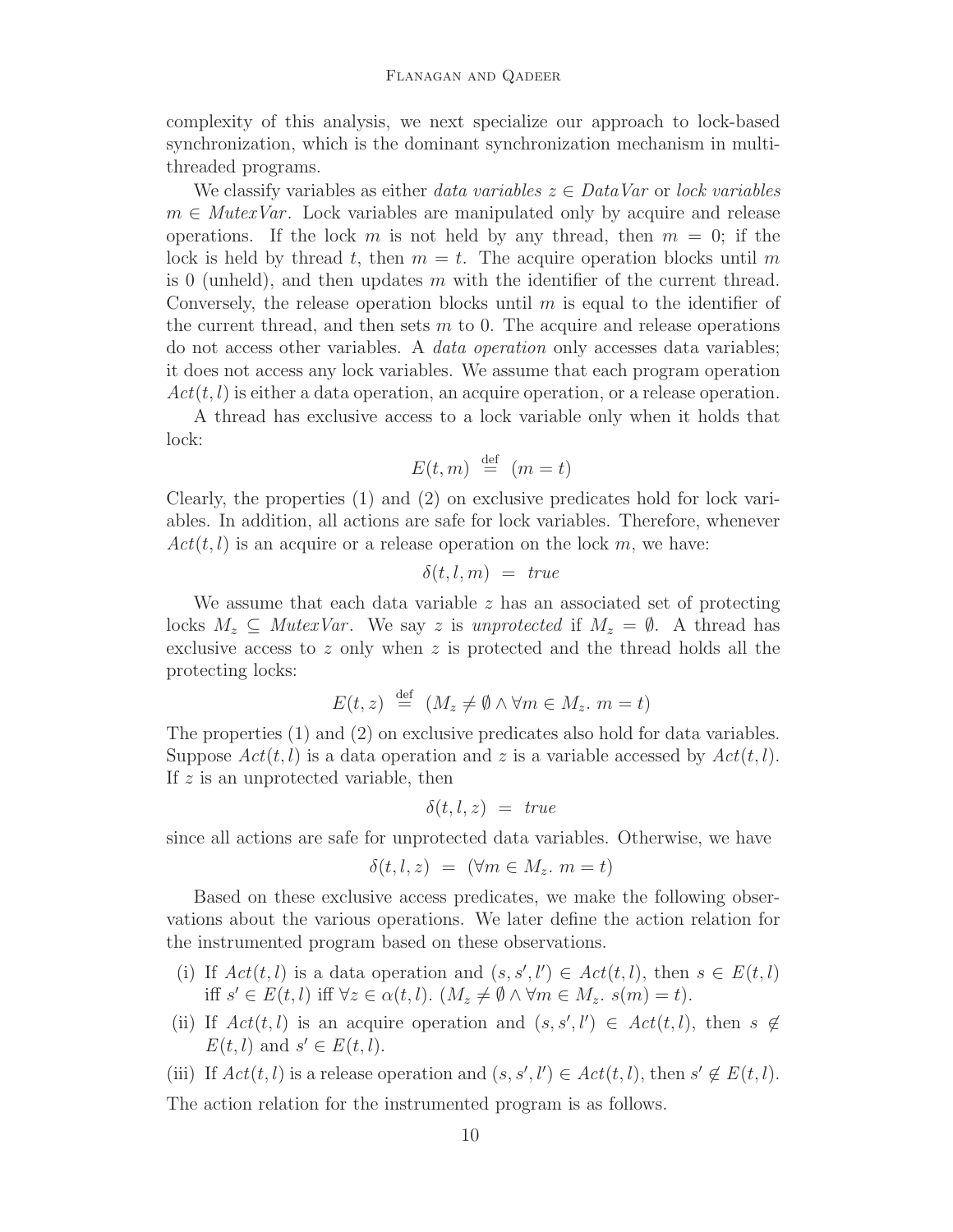$$
(s, s', \langle l', p' \rangle) \in Act^{\#}(t, \langle l, p \rangle) \stackrel{\text{def}}{=} \vee \wedge Act(t, l) \text{ is a data operation}
$$
  
\n
$$
\wedge \forall z \in \alpha(t, l). \forall m \in M_z. s(m) = t
$$
  
\n
$$
\wedge (s, s', l') \in Act(t, l)
$$
  
\n
$$
\wedge p' = \begin{pmatrix} \wedge (p \vee l =Init) \\ \wedge \forall z \in \alpha(t, l). M_z \neq \emptyset \end{pmatrix}
$$
  
\n
$$
\vee \wedge Act(t, l) \text{ is a data operation}
$$
  
\n
$$
\wedge \exists z \in \alpha(t, l). \exists m \in M_z. s(m) \neq t
$$
  
\n
$$
\wedge s' = s
$$
  
\n
$$
\wedge l' = Wrong
$$
  
\n
$$
\wedge p' = p
$$
  
\n
$$
\vee \wedge Act(t, l) \text{ is an acquire operation}
$$
  
\n
$$
\wedge (s, s', l') \in Act(t, l)
$$
  
\n
$$
\wedge p' = true
$$
  
\n
$$
\vee \wedge Act(t, l) \text{ is a release operation}
$$
  
\n
$$
\wedge (s, s', l') \in Act(t, l)
$$
  
\n
$$
\wedge p' = false
$$

Using these definitions, we can leverage the transaction-based algorithm of Section [4.2](#page-5-0) to model check programs with lock-based synchronization.

#### 5.1 Thread-local variables

We can extend this approach to handle thread-local variables as well as lockprotected variables in a straightforward manner. For example, we could introduce, for each thread t, a corresponding lock variable  $m_t \in M \leq N \leq N \leq n$ , and have thread t initially acquire the lock  $m_t$ . Each data variable z that is only used by thread t can then be given the protecting lock set  $M_z = \{m_t\}$ , yielding the exclusive predicate  $E(u, z) \stackrel{\text{def}}{=} (m_t = u)$ , which only holds if  $u = t$ . Thus, in this approach, thread  $t$  always has exclusive access to  $z$ .

To avoid the overhead of introducing the additional lock variables  $m_t$ , we could alternatively define, for each data variable  $z$ , a synchronization discipline

$$
M_z \in 2^{\text{MutexVar}} \cup \text{Tid}
$$

If  $M_z \in Tid$ , then z is local to thread with identifier  $M_z$ ; otherwise  $M_z$  denotes a set of protecting locks for z as before. The corresponding exclusive predicate for  $z$  is:

$$
E(t, z) \stackrel{\text{def}}{=} \begin{cases} t = M_z, & \text{if } M_z \in Tid, \\ M_z \neq \emptyset \land \forall m \in M_z, m = t, \text{ otherwise.} \end{cases}
$$

#### 5.2 Re-entrant locks

To handle re-entrant locks, for each lock variable  $m$ , we introduce a corresponding variable  $c_m$  that records the number of outstanding acquires on the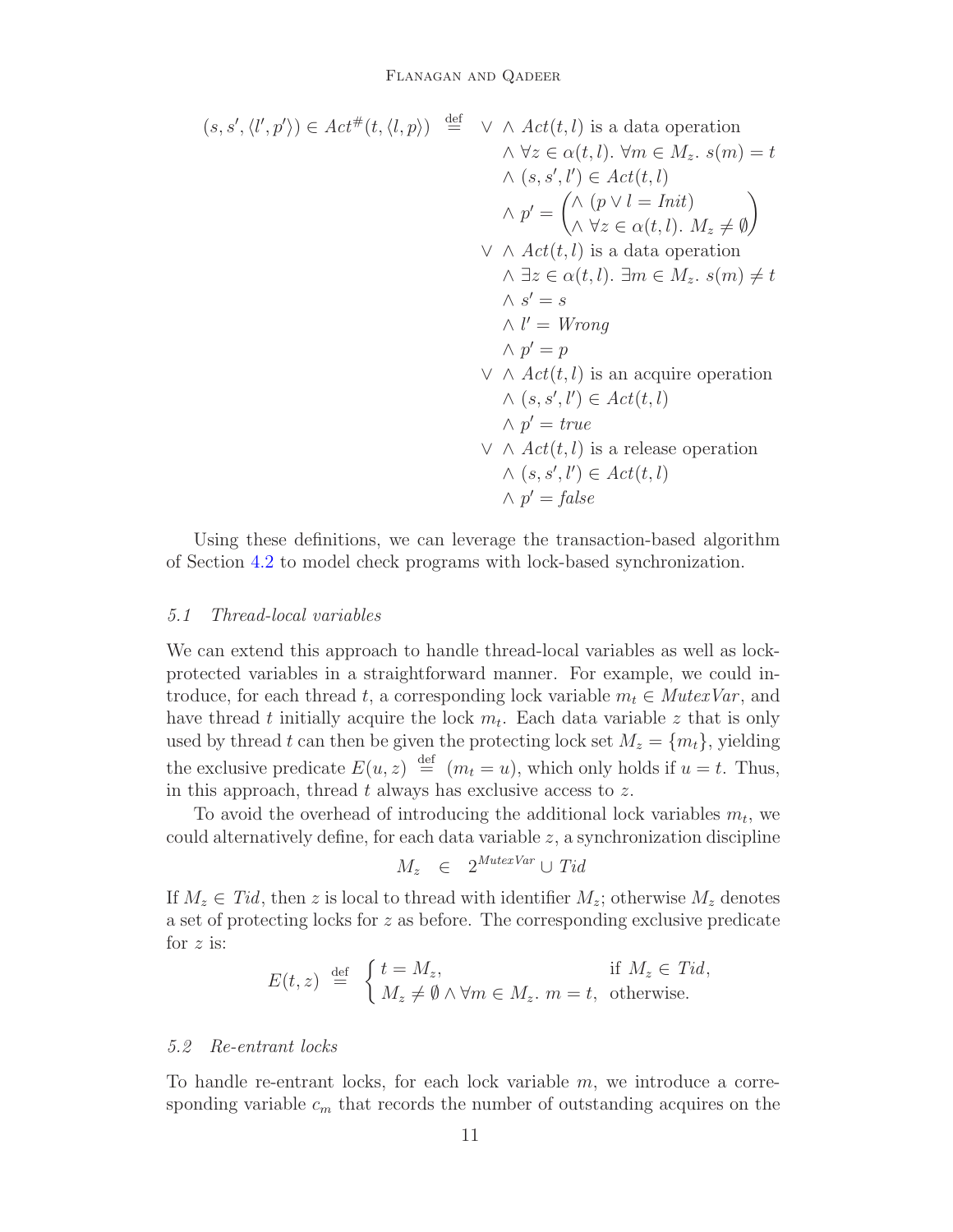lock m. The exclusive access predicate for  $c_m$  is:

$$
E(t, c_m) \stackrel{\text{def}}{=} m = t
$$

The variable  $c_m$  is initialized to 0. The operation  $acquire(m)$  blocks until  $m \in \{0, tid\}$  (where tid denotes the identifier of the current thread), and then atomically sets m to tid and increments  $c_m$ . The acquire operation is a right mover. The operation  $release(m)$  blocks until  $m = tid$ . When  $m = tid$ , this operation decrements  $c_m$ , and if  $c_m$  becomes 0, it also sets m to 0. The release operation is a left mover.

#### 5.3 Wait and notify

Our approach can also handle wait and notify operations. For each lock variable m, we introduce a corresponding variable  $w<sub>m</sub>$  that records the wait set for m. This wait set is initialized to the empty set. The exclusive predicate for  $w_m$  is:

$$
E(t, w_m) \stackrel{\text{def}}{=} m = t
$$

The operation  $wait(m)$  consists of a sequence of two atomic operations: the first blocks until  $m = tid$ , and then atomically sets m to 0 and adds tid to the wait set  $w_m$ ; the second atomic operation blocks until  $m = 0$  and tid  $\notin w_m$ , and atomically sets m to tid. Thus,  $wait(m)$  consists of a left mover followed by a right mover.

The operation *notify*(*m*) blocks until  $m = tid$ . Then, if  $w_m$  is nonempty, it removes some thread identifier from  $w_m$ ; if  $w_m$  is empty, it does nothing. The operation *notifyAll*(*m*) blocks until  $m = tid$ , and then removes all thread identifiers from  $w_m$ . Each of these notify operations is both a right mover and a left mover.

# **6 Inferring protecting locks**

The previous section relies on the programmer to specify an appropriate set of protecting locks  $M_z$  for each data variable  $z \in DataVar$ . In this section, we extend our algorithm to infer these sets of protecting locks automatically.

Our algorithm maintains the set of reachable states in the variable Q. It starts with the assumption that  $M_z = MutexVar$  for each data variable  $z \in DataVar$ , and reduces  $M_z$  to contain only locks that are consistently held on every access to z. During transaction-based model checking, when an access to a data variable  $z$  is encountered, any lock not held by the current thread is removed from  $M_z$ . If the resulting set  $M_z$  is non-empty, then that access is considered protected and hence both a right and a left mover, and the current transaction continues in the same phase. If the set  $M_z$  is empty, then the access is an unprotected action that is neither a right nor a left mover, and the transaction either transitions to its post-commit phase, or terminates, if it was already in its post-commit phase.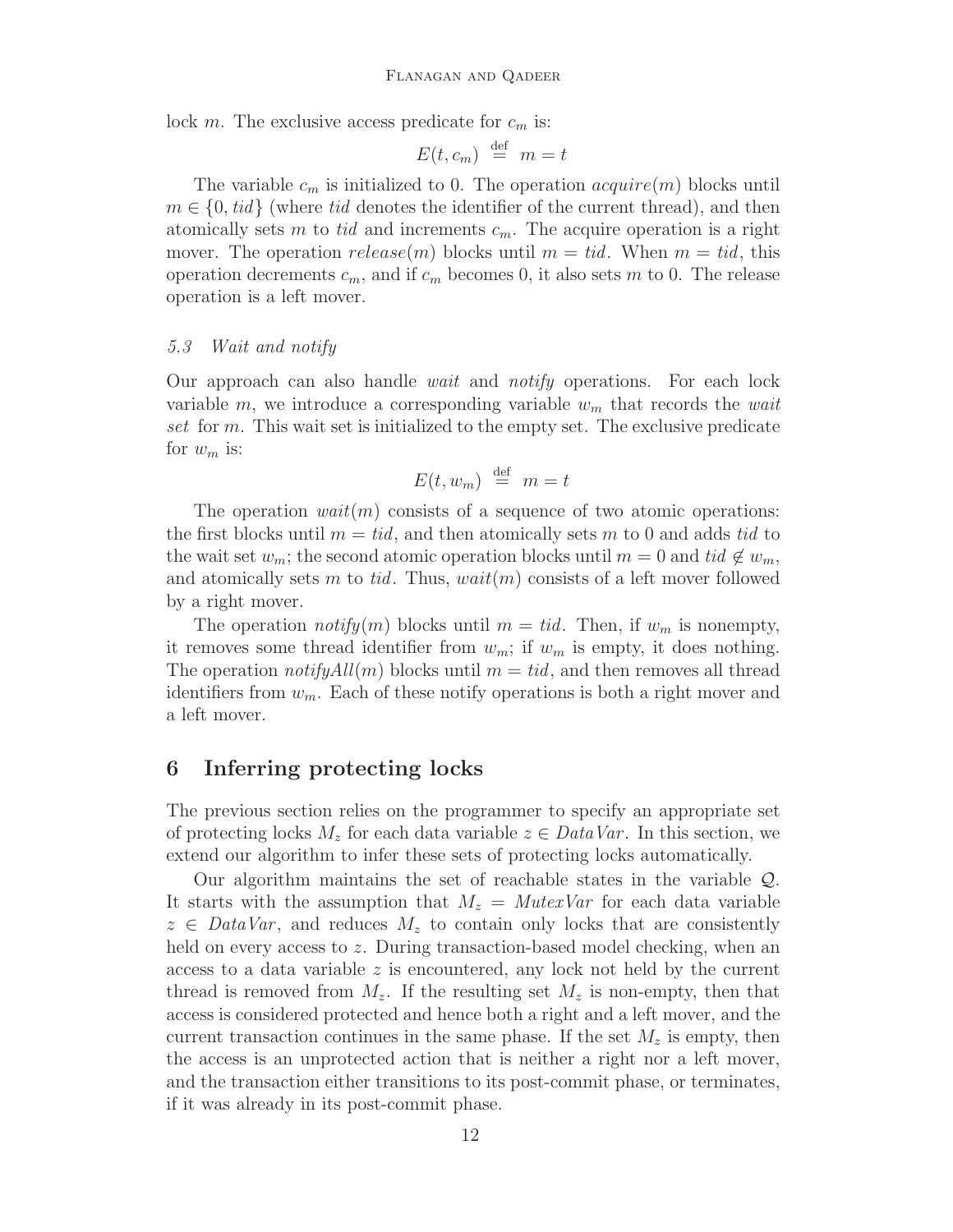# **Model checking with lock inference**

Initially  $\mathcal{Q} = \emptyset$  and  $M_z = \textit{MutexVar}$  for all data variables  $z$ 

$$
\overline{\mathcal{Q}(s_0, \ell s_0)}
$$

$$
Q(s, \ell s)
$$
  
\n
$$
\forall u \neq t. \ (s, \ell s) \in N(u)
$$
  
\n
$$
\ell s(t) = \langle l, p \rangle
$$
  
\n
$$
Act(t, l) \text{ is a data operation}
$$
  
\n
$$
(s, s', l') \in Act(t, l)
$$
  
\n
$$
\forall z \in \alpha(t, l). \ \forall m \in M_z. \ s(m) = t
$$
  
\n
$$
\underline{p'} = ((p \lor l =Init) \land \forall z \in \alpha(t, l). \ M_z \neq \emptyset)
$$
  
\n
$$
Q(s', \ell s[t := \langle l', p' \rangle])
$$

$$
Q(s, ls)
$$
  
\n
$$
\forall u \neq t. (s, ls) \in N(u)
$$
  
\n
$$
ls(t) = \langle l, p \rangle
$$
  
\n
$$
Act(t, l) \text{ is a data operation}
$$
  
\n
$$
(s, s', l') \in Act(t, l)
$$
  
\n
$$
z \in \alpha(t, l)
$$
  
\n
$$
m \in M_z
$$
  
\n
$$
s(m) \neq t
$$

remove m from  $M_z$ 

$$
Q(s, \ell s)
$$
  
\n
$$
\forall u \neq t. \ (s, \ell s) \in N(u)
$$
  
\n
$$
\ell s(t) = \langle l, p \rangle
$$
  
\n
$$
Act(t, l) \text{ is an acquire operation}
$$
  
\n
$$
(s, s', l') \in Act(t, l)
$$
  
\n
$$
Q(s', \ell s[t := \langle l', true \rangle])
$$

$$
Q(s, \ell s)
$$
  
\n
$$
\forall u \neq t. \ (s, \ell s) \in N(u)
$$
  
\n
$$
\ell s(t) = \langle l, p \rangle
$$
  
\n
$$
Act(t, l) \text{ is a release operation}
$$
  
\n
$$
(s, s', l') \in Act(t, l)
$$
  
\n
$$
Q(s', \ell s[t := \langle l', false \rangle])
$$

Since all variables are initially protected, the model checking algorithm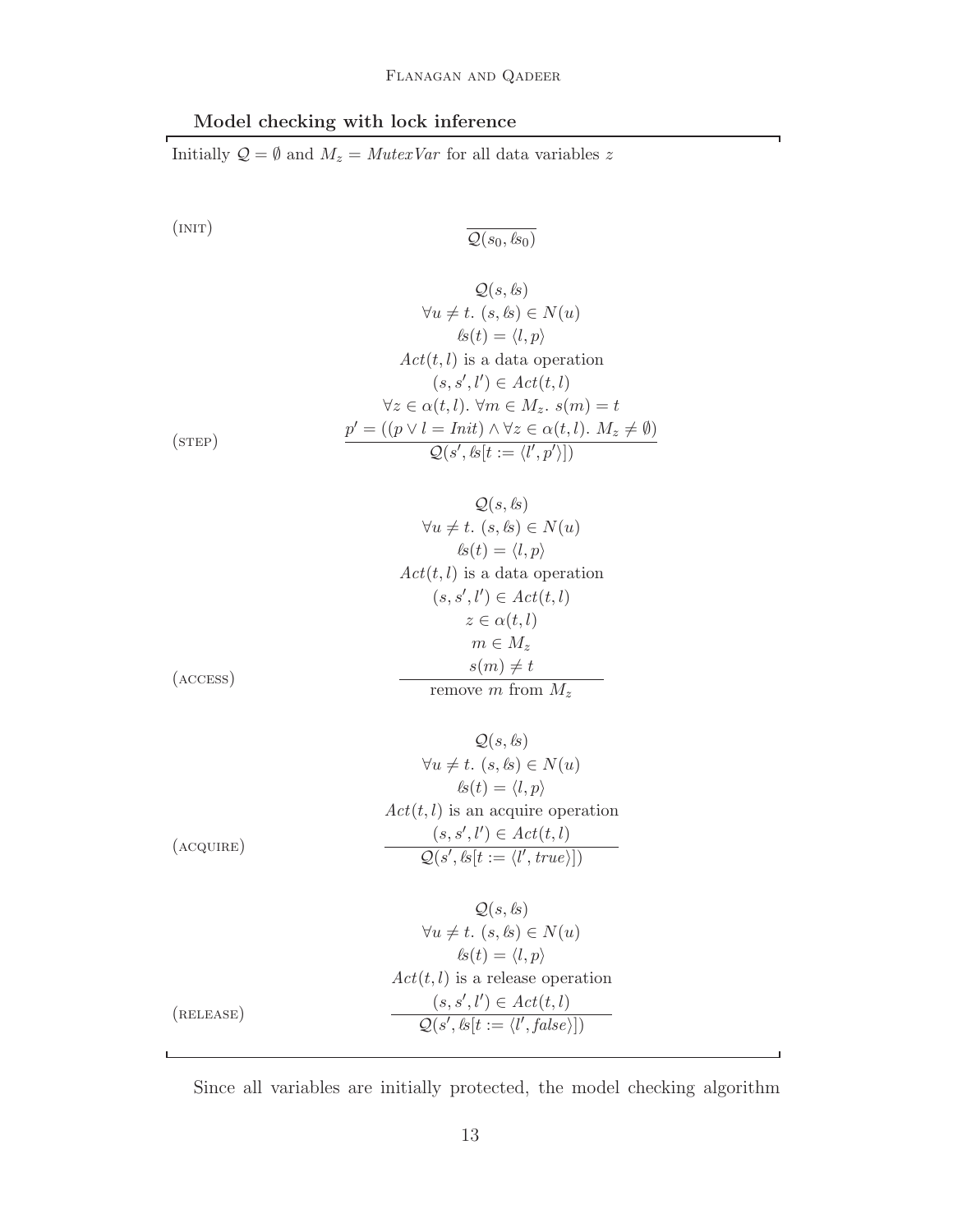initially explores program executions using overly large transactions. As the protecting sets  $M_z$  are reduced, more data variables become unprotected and the derived predicate  $N(t)$  becomes larger, with the result that the algorithm eventually considers transactions of suitably small granularity and explores enough context switches to ensure soundness.

Since  $\mathcal{Q}$  is increasing and the the protecting sets  $M_z$  are decreasing, this algorithm always terminates. In addition, the algorithm for simultaneously inferring protecting locks and performing reduction-based model-checking is sound.

**Theorem 6.1** If P goes wrong, then  $\exists s, \& t, p$ .  $\mathcal{Q}(s, \&) \land \& (t) = \langle Wronq, p \rangle$ .

#### **Proof sketch:** Suppose

- (i) the application of this algorithm to  $P$  yields reachable (reduced) state space  $\mathcal Q$  and computed protecting sets  $M_z$ ;
- (ii) these protecting sets yield corresponding exclusive access predicates;
- (iii) given  $P$  and these exclusive access predicates, the instrumentation algo-rithm of Section [4.2](#page-5-0) yields the derived program  $P^{\#}$ ; and
- (iv) the transaction-based model checking algorithm of Section [4.2](#page-5-0) yields reachable (reduced) state space S for  $P^{\#}$ .

Then  $S \subseteq Q$ . Thus, if P goes wrong, then by Theorem [4.1,](#page-7-0)  $P^{\#}$  goes wrong, and hence  $\exists s, \& t, p. \mathcal{Q}(s, \&) \wedge \& (t) = \langle \text{Wrong}, p \rangle.$ 

# **7 Related work**

The transaction-based model checking algorithm presented in this paper is based on the theory of reduction [\[Lip75\]](#page-16-0), which was introduced by Lipton to reduce the intellectual complexity of reasoning about parallel programs. Reduction is based on commutativity between actions of different processes and distinguishes between right-commuting and left-commuting actions. Many researchers [\[Doe77](#page-15-0)[,LS89](#page-16-1)[,CL98](#page-15-1)[,Mis01\]](#page-16-2) have developed the theory of reduction to incorporate general safety and liveness properties.

Recently, Stoller and Cohen [\[SC03\]](#page-17-0) have developed a model checking algorithm for multithreaded programs based on the theory of reduction. Their algorithm uses only left movers whereas our algorithm uses both right and left movers. At the same time, some of the hypotheses of our reduction theorem are stronger than the hypotheses of their reduction theorem. Thus, although our reduction theorem is less general, it applies to most common multithreaded programs to achieve larger transactions. One cost of using both right and left movers is that our algorithm does not directly catch deadlocks. However, typical multithreaded programs follow a locking discipline where locks are acquired in a partial order. A violation of such a partial order can be encoded as an assertion and our system can be used to check these assertions.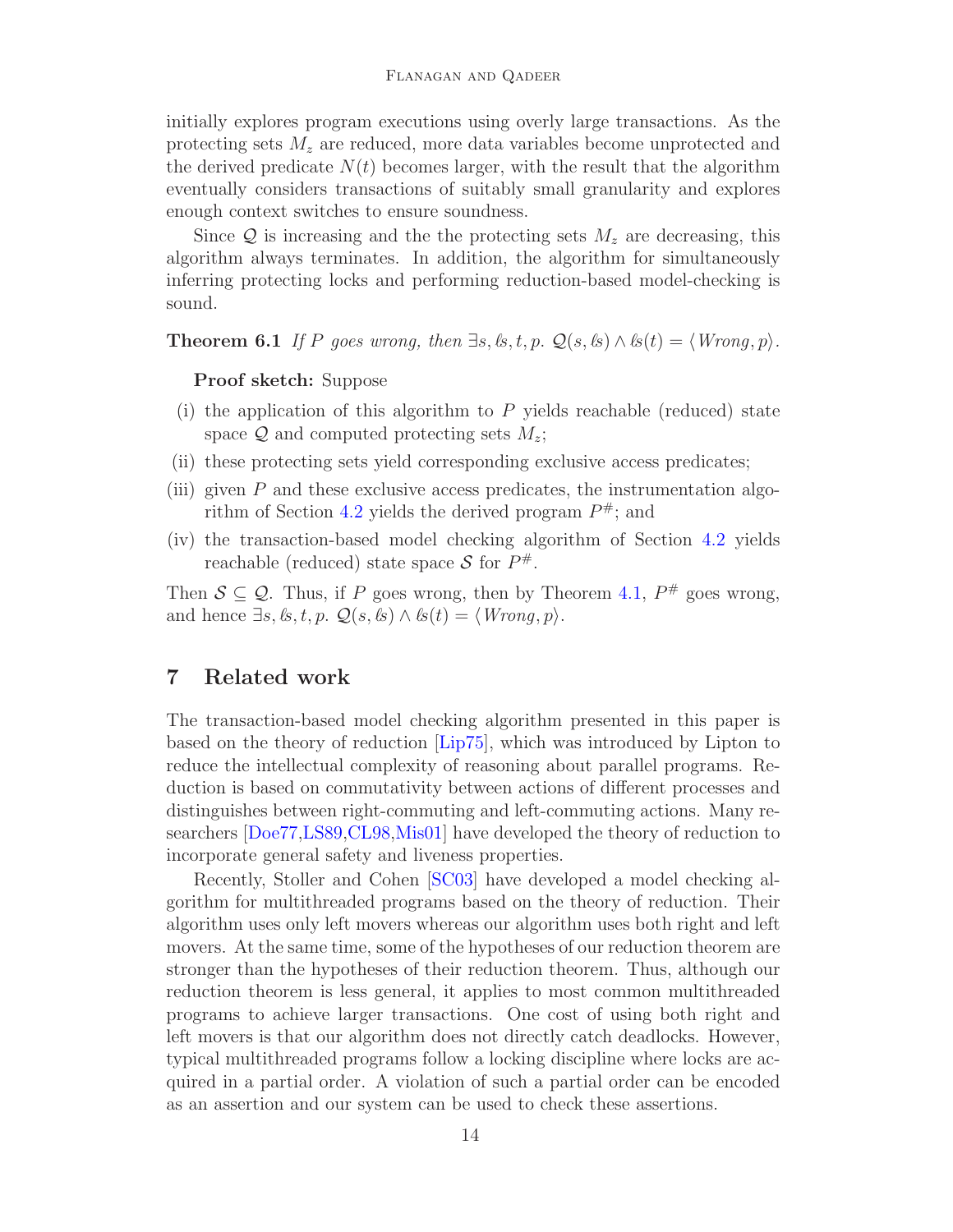Stoller and Cohen [\[SC03\]](#page-17-0) also run the lockset algorithm in parallel with the model checker to infer lock sets for shared variables. However, they restart the model checker every time the lockset is refined. In contrast, our algorithm is fully incremental. It starts with large locksets and transactions and both are gradually refined until a fixpoint is reached.

The class of techniques called partial-order reduction [\[Val90,](#page-17-1)[Pel94,](#page-16-7)[God96\]](#page-16-8) also leverages commutativity between actions of different processes to reduce the explored state space during enumerative model checking. These techniques typically do not distinguish between right-commuting and left-commuting actions. Moreover, the commuting actions are inferred by a static analysis performed prior to model checking. These methods have mostly been applied to message-passing systems where static analysis is able to yield a large number of commuting action pairs. The algorithm in this paper distinguishes between right and left movers, infers them dynamically during model checking, and works on multithreaded programs, a domain in which static commutativity analysis is typically not precise enough. Recently, Dwyer et al. [\[DHRR03\]](#page-15-2) have used static and dynamic object escape analysis and information about locks to perform a more precise commutativity analysis that improves the performance of partial-order techniques on shared-memory programs.

The notion of transactions is related to the correctness conditions of serializability [\[Pap86\]](#page-16-6) for databases and linearizability [\[HW90\]](#page-16-10) for concurrent software objects. The novelty of our work is in the automatic inference of transactions and their use to combat state-space explosion in model checking.

Static race-detection tools [\[FF00,](#page-15-3)[BR01,](#page-15-4)[BLR02,](#page-15-5)[Gro03\]](#page-16-11) check that accesses to data are protected by appropriate locks typically specified as program annotations. Using the scheme in Section [5,](#page-8-0) these annotations can be checked by our algorithm as well. In fact, our scheme is more general because it can check exclusive access predicates which are a generalization of locks.

Our scheme for inferring the locks protecting shared variables during model checking is inspired by the lockset algorithm implemented in the dynamic racedetection tool Eraser [\[SBN](#page-16-12)<sup>+</sup>97]. Eraser requires the programmer to provide test sequences, whereas in our scheme the model checker provides all possible test sequences.

### **8 Conclusions and future work**

This paper presents a model checking algorithm for multithreaded software systems. This algorithm incorporates *reduction*, a promising technique that combats the state explosion problem of such systems by identifying transactions and avoiding needlessly scheduling one thread during a transaction of another thread. Our notion of reduction incorporates both left and right movers, and thus yields larger transactions and fewer contexts switches than previous techniques that only support left movers [\[SC03\]](#page-17-0). Our basic approach relies on the programmer to specify access restrictions or access predicates for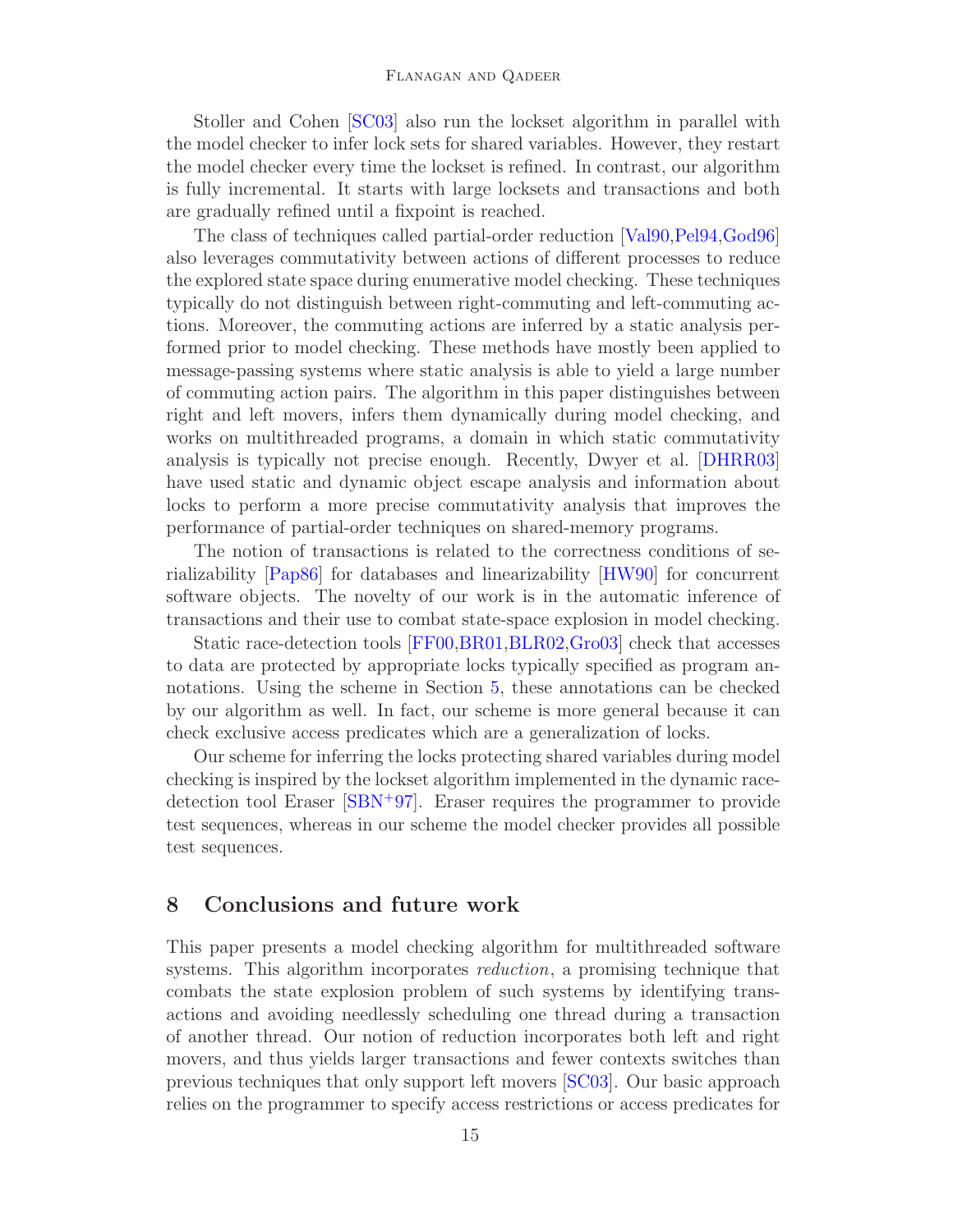program variables. This paper also presents a technique to avoid this programmer overhead by automatically inferring these access predicates for lock-based programs. This inference is an integral part of our transaction-based model checking algorithm.

Since this paper models each thread as a finite transition relation, several additional issues remain to be considered when model checking software. For example, program variables often range over essentially infinite domains such as integers, and threads normally rely on the presence of an unbounded stack. An important area for future work is to extend the model checking algorithm of this paper to tackle these issues, for example, via techniques such as predicate abstraction, counterexample-based predicate inference, and exploiting the regularity of stack frames. Another possible extension is to combine the techniques of this paper with thread-modular model checking [\[FQ03a\]](#page-16-13).

# **Acknowledgments**

We thank Scott Stoller and Yichen Xie for their careful reading of this paper. Their suggestions were very helpful in improving the presentation of our work.

## <span id="page-15-5"></span>**References**

- [BLR02] C. Boyapati, R. Lee, and M. Rinard. Ownership types for safe programming: preventing data races and deadlocks. In *OOPSLA 02: Object-Oriented Programming, Systems, Languages, and Applications*, pages 211–230. ACM Press, 2002.
- <span id="page-15-4"></span>[BR01] C. Boyapati and M. Rinard. A parameterized type system for race-free Java programs. In *OOPSLA 01: Object-Oriented Programming, Systems, Languages, and Applications*, pages 56–69. ACM Press, 2001.
- [CL98] E. Cohen and L. Lamport. Reduction in TLA. In *CONCUR 98: Concurrency Theory*, volume 1466 of *Lecture Notes in Computer Science*, pages 317–331. Springer-Verlag, 1998.
- <span id="page-15-3"></span><span id="page-15-2"></span><span id="page-15-1"></span><span id="page-15-0"></span>[DHRR03] M. B. Dwyer, J. Hatcliff, V. P. Ranganath, and Robby. Exploiting object escape and locking information in partial order reductions for concurrent object-oriented programs. Technical Report SAnToS-TR2003-1, Department of Computing and Information Sciences, Kansas State University, 2003.
	- [Doe77] T. W. Doeppner, Jr. Parallel program correctness through refinement. In *POPL 77: Principles of Programming Languages*, pages 155–169. ACM Press, 1977.
	- [FF00] C. Flanagan and S. N. Freund. Type-based race detection for Java. In *PLDI 00: Programming Language Design and Implementation*, pages 219–232. ACM Press, 2000.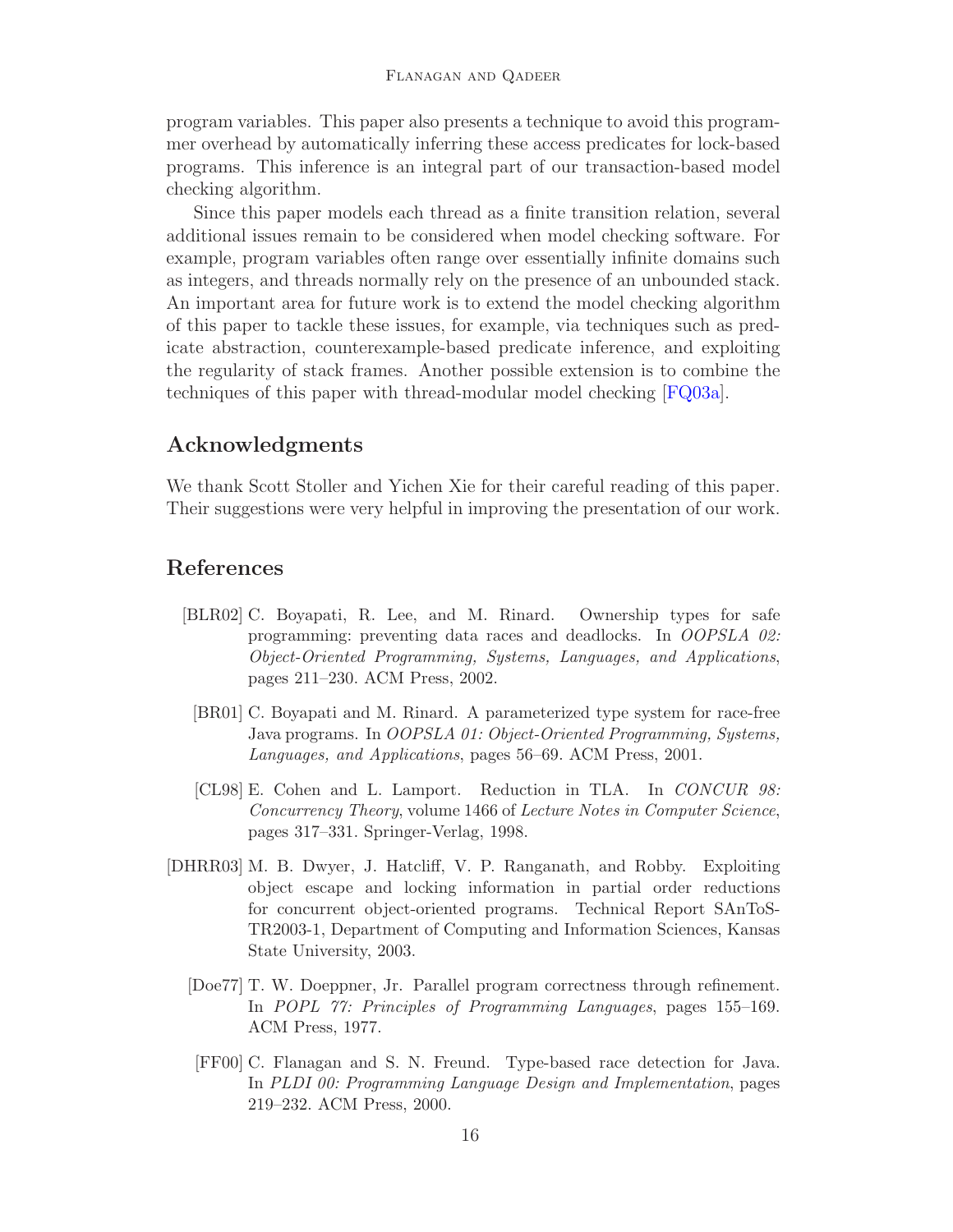- <span id="page-16-5"></span>[FQ02] S. N. Freund and S. Qadeer. Checking concise specifications for multithreaded software. Technical Note 01-2002, Williams College, December 2002.
- <span id="page-16-13"></span>[FQ03a] C. Flanagan and S. Qadeer. Thread-modular model checking. In *SPIN 03: Workshop on Model Checking Software*, volume 2648 of *Lecture Notes in Computer Science*, pages 213–225. Springer-Verlag, 2003.
- <span id="page-16-4"></span>[FQ03b] C. Flanagan and S. Qadeer. A type and effect system for atomicity. In *PLDI 03: Programming Language Design and Implementation*, 2003. to appear.
- <span id="page-16-3"></span>[FQ03c] C. Flanagan and S. Qadeer. Types for atomicity. In *TLDI 03: Types in Language Design and Implementation*, pages 1–12. ACM Press, 2003.
- <span id="page-16-8"></span>[God96] P. Godefroid. *Partial-Order Methods for the Verification of Concurrent Systems: An Approach to the State-Explosion Problem*. Lecture Notes in Computer Science 1032. Springer-Verlag, 1996.
- <span id="page-16-11"></span>[Gro03] D. Grossman. Type-safe multithreading in Cyclone. In *TLDI 03: Types in Language Design and Implementation*, pages 13–25. ACM Press, 2003.
- <span id="page-16-10"></span>[HW90] M. P. Herlihy and J. M. Wing. Linearizability: A correctness condition for concurrent objects. *ACM Transactions on Programming Languages and Systems*, 12(3):463–492, 1990.
- <span id="page-16-9"></span>[Lam94] L. Lamport. How to write a long formula. Technical Report 119, DEC Systems Research Center, 1994.
- <span id="page-16-0"></span>[Lip75] R. J. Lipton. Reduction: A method of proving properties of parallel programs. In *Communications of the ACM*, volume 18:12, pages 717– 721, 1975.
- <span id="page-16-1"></span>[LS89] L. Lamport and F. B. Schneider. Pretending atomicity. Research Report 44, DEC Systems Research Center, May 1989.
- <span id="page-16-2"></span>[Mis01] J. Misra. *A Discipline of Multiprogramming: Programming Theory for Distributed Applications*. Springer-Verlag, 2001.
- <span id="page-16-6"></span>[Pap86] C. Papadimitriou. *The theory of database concurrency control*. Computer Science Press, 1986.
- <span id="page-16-7"></span>[Pel94] D. Peled. Combining partial order reductions with on-the-fly model checking. In D. Dill, editor, *CAV 94: Computer Aided Verification*, Lecture Notes in Computer Science 818, pages 377–390. Springer-Verlag, 1994.
- <span id="page-16-12"></span>[SBN+97] S. Savage, M. Burrows, C. G. Nelson, P. Sobalvarro, and T. A. Anderson. Eraser: A dynamic data race detector for multithreaded programs. *ACM Transactions on Computer Systems*, 15(4):391–411, 1997.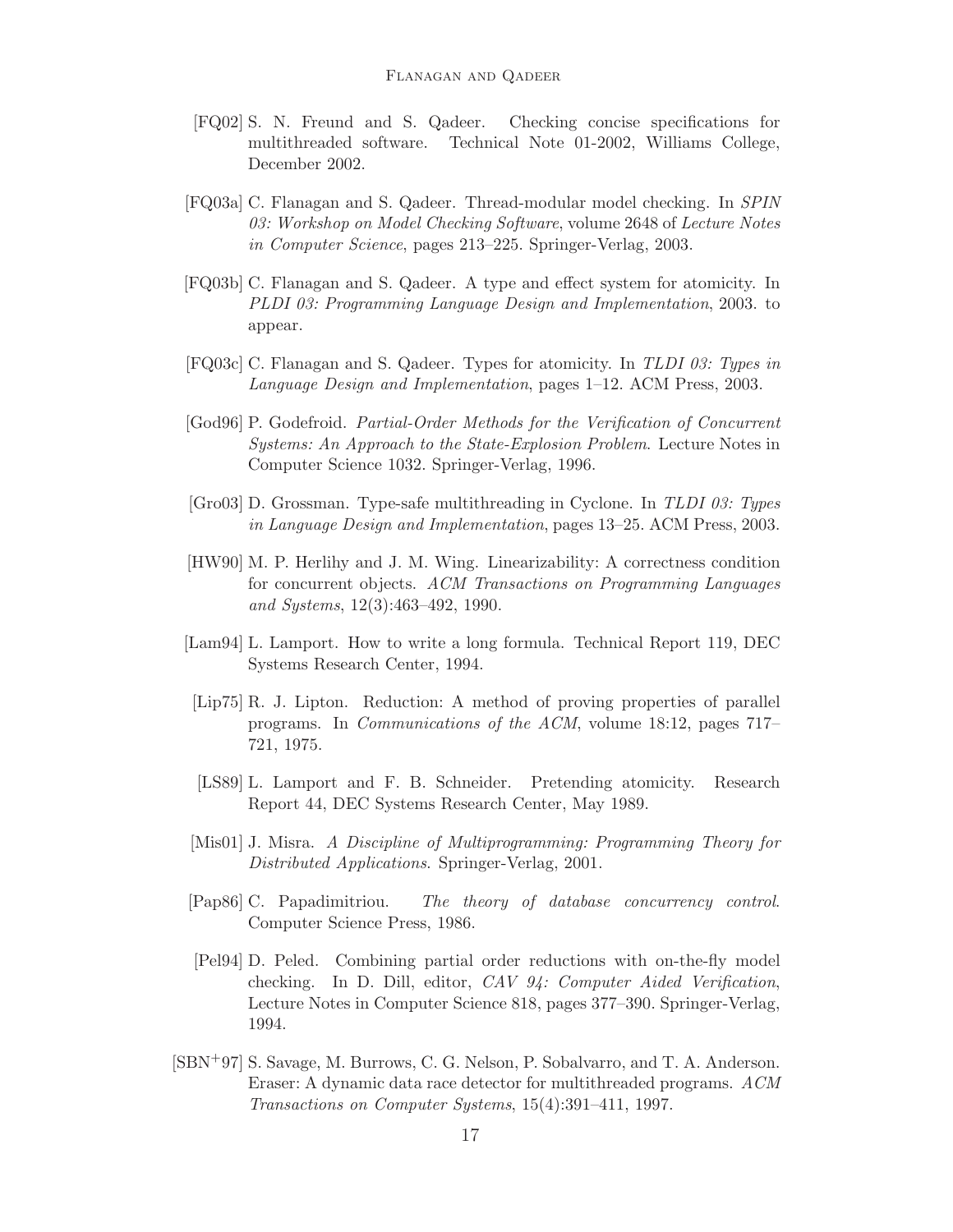- <span id="page-17-0"></span>[SC03] S. D. Stoller and E. Cohen. Optimistic synchronization-based state-space reduction. In *TACAS 03: Tools and Algorithms for the Construction and Analysis of Systems*, volume 2619 of *Lecture Notes in Computer Science*, pages 489–504. Springer-Verlag, 2003.
- <span id="page-17-3"></span>[Tar72] R. E. Tarjan. Depth first search and linear graph algorithms. *SIAM Journal of Computing*, 1(2):146–160, 1972.
- <span id="page-17-1"></span>[Val90] A. Valmari. A stubborn attack on state explosion. In R.P. Kurshan and E.M. Clarke, editors, *CAV 90: Computer Aided Verification*, Lecture Notes in Computer Science 531, pages 25–42. Springer-Verlag, 1990.

## **A Reduction theorem**

In this section of the appendix, we present our reduction theorem. In the next section, we use the reduction theorem to prove that our transaction-based model checking algorithm is correct. We state the reduction theorem in terms of the following abstract domains.

#### **Domains**

|                                                  | $\sigma \in State$ = Store $\times$ Locs |
|--------------------------------------------------|------------------------------------------|
| $\rho \in \text{Predict} \subseteq \text{State}$ |                                          |
| $a, b \in Action \subseteq State \times State$   |                                          |

The action a right-commutes with the action b if for all  $\sigma_1, \sigma_2, \sigma_3$ , whenever  $(\sigma_1, \sigma_2) \in a$  and  $(\sigma_2, \sigma_3) \in b$ , then there exists  $\sigma'_2$  such that  $(\sigma_1, \sigma'_2) \in b$  and  $(\sigma'_2, \sigma_3) \in a$ . The action a left-commutes with the action b if b right-commutes with a. We define the *left restriction*  $\rho \cdot a$  and the *right restriction*  $a \cdot \rho$  of an action a with respect to a set of states  $\rho$ .

$$
\rho \cdot a \stackrel{\text{def}}{=} \{ (\sigma, \sigma') \in a \mid \sigma \in \rho \}
$$

$$
a \cdot \rho \stackrel{\text{def}}{=} \{ (\sigma, \sigma') \in a \mid \sigma' \in \rho \}
$$

<span id="page-17-2"></span>**Theorem A.1** Let  $\sigma_0$  be a state. For all  $t \in Tid$ , let  $T(t)$  be an action, let  $W(t)$  be a set of states, and let  $(\mathcal{R}(t), \mathcal{L}(t), \mathcal{N}(t))$  be a partition of the set of states. Suppose the following conditions hold.

- A1.  $\sigma_0 \in \mathcal{N}(t)$  and  $\mathcal{W}(t) \subseteq \mathcal{N}(t)$ .
- A2.  $(\mathcal{L}(t) \cdot T(t) \cdot \mathcal{R}(t))$  is empty.
- A3. For all  $u \neq t$ ,  $(T(t) \cdot \mathcal{R}(t))$  right-commutes with  $T(u)$ .
- A4. For all  $u \neq t$ ,  $(\mathcal{L}(t) \cdot T(t))$  left-commutes with  $T(u)$ .
- A5. For all  $u \neq t$ , if  $(\sigma, \sigma') \in T(t)$ , then  $\sigma \in \mathcal{R}(u) \Leftrightarrow \sigma' \in \mathcal{R}(u)$ ,  $\sigma \in \mathcal{L}(u) \Leftrightarrow$  $\sigma' \in \mathcal{L}(u)$ , and  $\sigma \in \mathcal{W}(u) \Leftrightarrow \sigma' \in \mathcal{W}(u)$ .

A6. For all  $\sigma \in \mathcal{L}(t)$ , we have  $(\sigma, \sigma') \in T(t)^*$  for some  $\sigma' \in \mathcal{N}(t)$ .

Let  $\hookrightarrow = \exists t$ .  $T(t)$  and  $\hookrightarrow_c = \exists t$ .  $(\forall u \neq t$ .  $\mathcal{N}(u)) \cdot T(t)$ . If  $\sigma_0 \hookrightarrow^* \sigma$  and  $\sigma \in$  $W(t)$  for some  $t \in Tid$ , then there is  $\sigma'$  such that  $\sigma_0 \hookrightarrow_c^* \sigma'$  and  $\sigma' \in W(t)$ .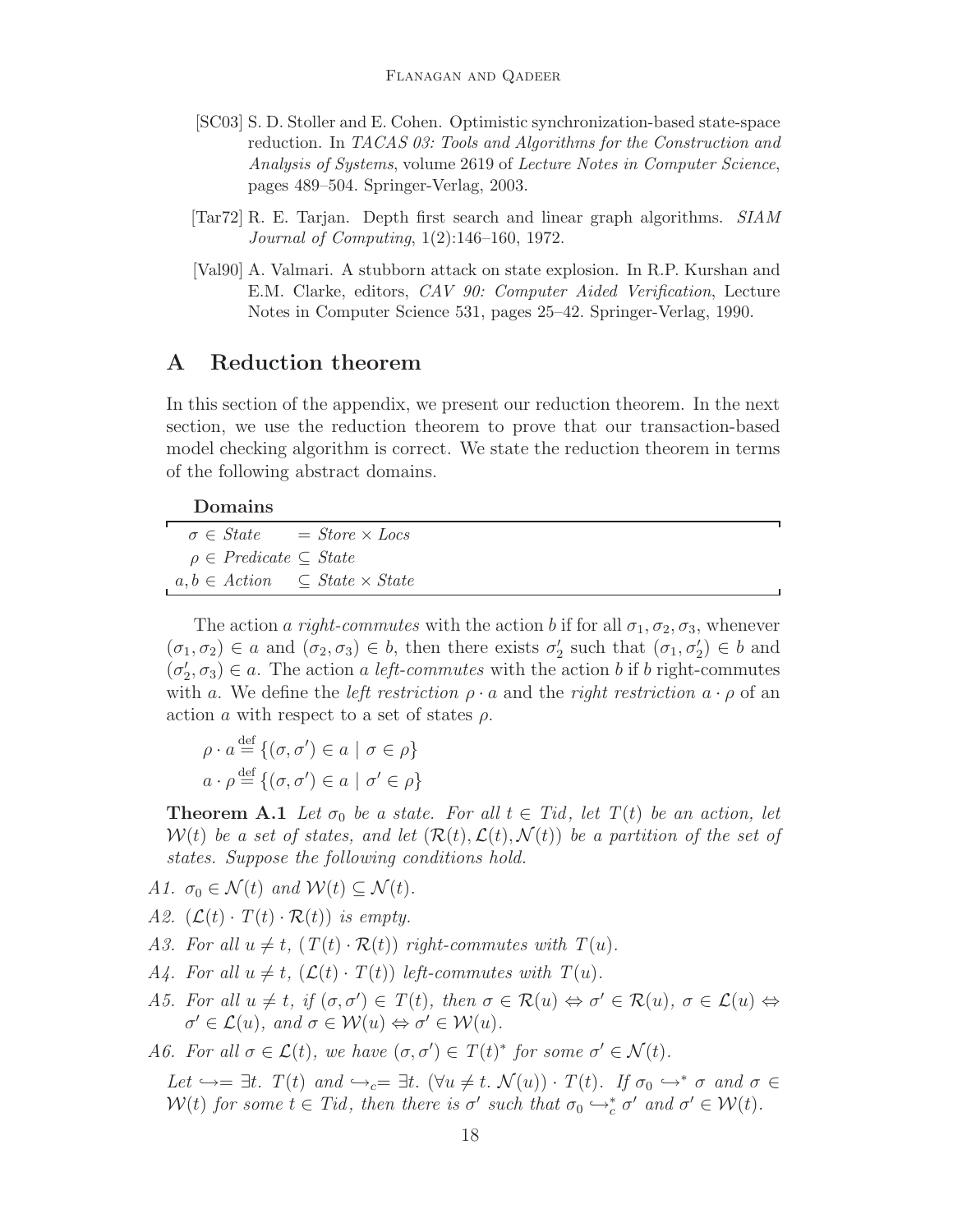**Proof** The proof is similar to the proof of the reduction theorem in our earlier paper [\[FQ03c\]](#page-16-3).

## **B Transactions**

This section refers to definitions and concepts introduced in Sections [3](#page-3-0) and [4.](#page-4-0) We prove two main results. First, we show that if the program  $P$  goes wrong, then so does the instrumented program  $P^{\#}$ . Second, we define the set of erroneous stores  $W(t)$  of thread  $t \in Tid$  to be the set  $\{(s, \ell s) \mid \exists p. \ \ell s(t) =$  $\langle Wrong, p \rangle$ . We show that the conditions A1-A6 of Theorem [A.1](#page-17-2) are satisfied if we substitute the state  $(s_0, \ell s_0)$  for  $\sigma_0$ , the relation  $\rightarrow_{P^{\#}}^t$  for  $T(t)$ , the partition  $(R(t), L(t), N(t))$  for  $(\mathcal{R}(t), \mathcal{L}(t), \mathcal{N}(t))$ , and the set  $W(t)$  for  $\mathcal{W}(t)$ . The statement of Theorem [A.1](#page-17-2) immediately allows us to conclude the soundness of the transaction-based model checking algorithm applied to the instrumented program  $P^{\#}$ . Thus, combining the first and the second result, we get a sound model checking algorithm for P. We use the following definitions in the remainder of this section.

$$
((s, ls), (s', ls')) \in \Gamma(t, l) \stackrel{\text{def}}{=} \wedge ls(t) = l
$$
  

$$
\wedge ls' = ls[t := ls'(t)]
$$
  

$$
\wedge (s, s', ls'(t)) \in Act(t, l)
$$
  

$$
((s, ks), (s', ks')) \in \Gamma^{\#}(t, \ell) \stackrel{\text{def}}{=} \wedge ls(t) = \ell
$$
  

$$
\wedge ls' = ls[t := ks'(t)]
$$
  

$$
\wedge (s, s', ls'(t)) \in Act^{\#}(t, l)
$$

<span id="page-18-0"></span>**Lemma B.1** If P goes wrong, then  $P^{\#}$  goes wrong.

**Proof** We do the proof by induction on the following inductive hypothesis.

#### Inductive hypothesis:

Let  $n \geq 0$  and  $(s_0, ls_0) \rightarrow_P (s_1, ls_1) \rightarrow_P \ldots \rightarrow_P (s_n, ls_n)$  be an execution of P. Then, there is  $m \geq 0$  and an execution  $(s_0, \ell s_0) \rightarrow_{P^*} (s_1, \ell s_1) \rightarrow_{P^*} \ldots \rightarrow_{P^*}$  $(s_m, \ell s_m)$  of  $P^{\#}$  such that either (1)  $n = m$  and for each  $i \in 0..n$ , there is  $p_i$ such that  $\mathcal{B}_i(t) = \langle \mathcal{B}_i(t), p_i \rangle$ , or  $(2) \exists t, p$ .  $\mathcal{B}_m(t) = \langle \text{Wrong}, p \rangle$ .

## Proof of inductive hypothesis:

Suppose  $(s_0, ls_0) \rightarrow_P^* (s_n, ls_n) \rightarrow_P (s_{n+1}, ls_{n+1})$ . Then, there is  $m \geq 0$  and an execution  $(s_0, \mathcal{S}_0) \rightarrow_{P^{\#}} (s_1, \mathcal{S}_1) \rightarrow_{P^{\#}} \ldots \rightarrow_{P^{\#}} (s_m, \mathcal{S}_m)$  of  $P^{\#}$  such that either (1)  $n = m$  and for each  $i \in 0..n$  and  $t \in Tid$ , there is p such that  $\ell s_i(t) = \langle ls_i(t), p \rangle$ , or (2)  $\exists t, p$ .  $\ell s_m(t) = \langle Wrong, p \rangle$ . In the second case, we are done immediately. In the first case, suppose  $(s_n, ls_n), (s_{n+1}, ls_{n+1}) \in \Gamma(t, l)$ for some thread t and location  $l \in Loc$ . There are two cases:

Suppose  $(s_n \notin \delta(t, l))$ . There is p such that  $((s_n, \mathcal{B}_n), (s_n, \mathcal{B}_n[t := \langle \text{Wrong}, p \rangle])) \in$  $\Gamma^{\#}(t,l).$ 

Suppose  $(s_n \in \delta(t, l))$ . There is  $\mathcal{S}_{n+1}$  such that for each  $t \in Tid$ , there is  $p_t$ such that  $s_{n+1}(t) = \langle s_{n+1}(t), p_t \rangle$  and  $((s_n, s_n), (s_{n+1}, s_{n+1})) \in \Gamma^{\#}(t, l).$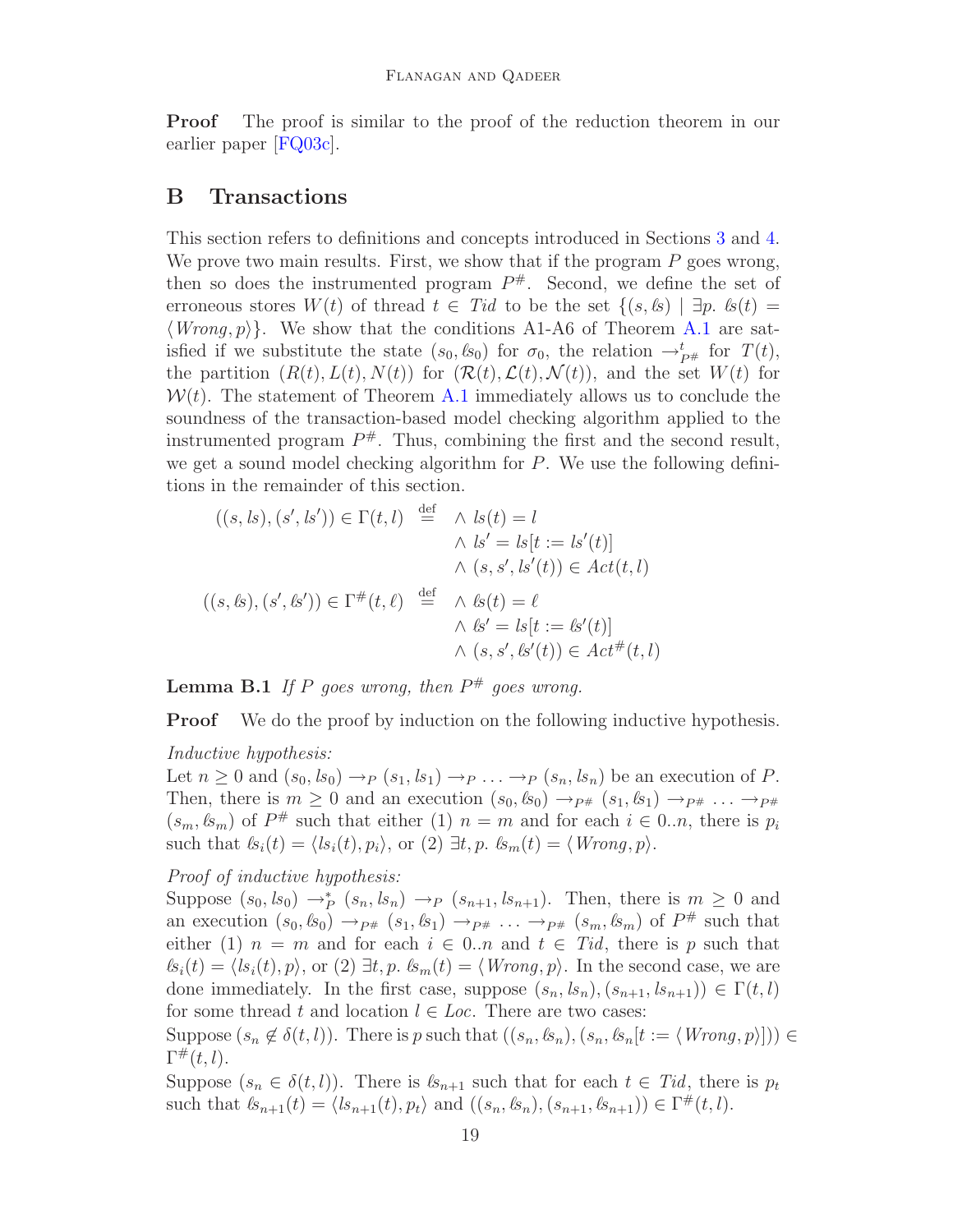<span id="page-19-0"></span>**Lemma B.2** For all  $t \in Tid$ ,  $l \in Loc$ , and  $x \in \alpha(t, l)$ , if  $(s, s', l') \in Act(t, l)$ and  $s \in \delta(t, l)$ , then  $s \notin E(u, x)$  for all  $u \neq t$ .

**Proof** Pick  $u \neq t$ . We show that if  $(s, s', l') \in \text{Act}(t, l)$  and  $s \in \delta(t, l)$ , then  $s \notin E(u, x)$ . If  $s \in \delta(t, l)$ , then  $s \in \delta(t, l, x)$  for all  $x \in \alpha(t, l)$ . Therefore, for each  $x \in \alpha(t, l)$ , either enabled $(t, l) \cap E(u, x) = \emptyset$  or  $s \in E(t, x)$ . In the first case, since  $s \in enabled(t, l)$  we get  $s \notin E(u, x)$ . In the second case, since  $E(t, x) \cap E(u, x) = \emptyset$  we get  $s \notin E(u, x)$ .

<span id="page-19-1"></span>**Lemma B.3** Let  $t, u \in T$ id be two different thread identifiers and  $l, m \in Loc$ be two locations. If  $((s_1, k_1), (s_2, k_2)) \in (\Gamma^{\#}(t, l) \cdot R(t))$  and  $((s_2, k_2), (s_3, k_3)) \in$  $\Gamma^{\#}(u,m)$ , then there is  $(s_4, s_4)$  such that  $((s_1, s_1), (s_4, s_4)) \in \Gamma^{\#}(u,m)$  and  $((s_4, \ell s_4), (s_3, \ell s_3)) \in (\Gamma^\#(t, l) \cdot R(t)).$ 

**Proof** Let  $\mathcal{B}_1(t) = \langle l, p \rangle$  and  $\mathcal{B}_2(t) = \mathcal{B}_3(t) = \langle l', p' \rangle$ . Let  $\mathcal{B}_1(u) = \mathcal{B}_2(u) =$  $\langle m, q \rangle$  and  $\ell s_3(u) = \langle m', q' \rangle$ . Then, we have  $(s_1, s_2, \langle l', p' \rangle) \in \text{Act}^{\#}(t, \langle l, p \rangle)$  and  $(s_2, s_3, \langle m', q' \rangle) \in \text{Act}^{\#}(u, \langle m, q \rangle)$ . From the definition of  $R(t)$  and  $\text{Act}^{\#}(t, \langle l, p \rangle)$ and the fact that  $(s_2, \ell s_2) \in R(t)$ , we conclude that  $s_1 \in \delta(t, l)$  and  $s_2 \in E(t, l)$ . We do a case analysis on the condition  $s_2 \in \delta(u, m)$ .

 $[s_2 \notin \delta(u,m)]$ . In this case, we have  $s_3 = s_2$ ,  $s_3 = s_2[u := \langle W\text{rong}, p \rangle]$ . Since  $s_2 \notin \delta(u,m)$ , we get that  $s_2 \notin E(u,x)$  for some  $x \in \alpha(u,m)$ . Since  $s_1 \in E(u, x)$  iff  $s_2 \in E(u, x)$ , we get  $s_1 \notin E(u, x)$ . Thus, we get that  $s_1 \notin E(u, x)$  $\delta(u,m)$ . Therefore, we have  $((s_1,\mathcal{B}_1),(s_1,\mathcal{B}_1[u := \langle Wrong,p \rangle])) \in \Gamma^{\#}(u,m)$ and  $((s_1, \mathcal{B}_1[u := \langle Wrong, p \rangle]), (s_2, \mathcal{B}_2[u := \langle Wrong, p \rangle])) \in \Gamma^{\#}(t, l) \cdot R(t)$ . Let  $s_4 = s_1$  and  $s_4 = s_1[u := \langle Wrong, p \rangle]$ . Since  $(s_2, s_2[u := \langle Wrong, p \rangle])$  $(s_3, \ell s_3)$ , we are done.

 $[s_2 \in \delta(u,m)]$ . From Lemma [B.2,](#page-19-0) we have  $s_2 \notin E(t,x)$  for all  $x \in \alpha(u,m)$ . But we know that  $s_2 \in E(t, y)$  for all  $y \in \alpha(t, l)$ . Therefore  $\alpha(t, l) \cap \alpha(u, m) = \emptyset$ . Let  $s_4 = s_1[\alpha(u,m) := s_3(\alpha(u,m))]$  and  $s_4 = s_1[u := s_3(u)]$ . Then  $s_4$  can also be written as  $s_3[\alpha(t, l) := s_1(\alpha(t, l))]$ . We show that the actions by thread t and u commute in several steps. We first show that  $s_1 \in \delta(u,m)$ . Since  $s_2 \in \delta(u,m)$ , we know that for all  $x \in \alpha(u,m)$ , either  $Act(u,m)$  is safe w.r.t. x or  $s_2 \in E(u, x)$ . We know that  $s_1 \in E(u, x)$  iff  $s_2 \in E(u, x)$  for all  $x \in Var$ . Therefore  $s_1 \in \delta(u,m)$ . Therefore, we get that  $(s_2, s_3, m') \in \text{Act}(u, m)$ . We next show that  $((s_1, k_1), (s_4, k_4)) \in \Gamma^{\#}(u, m)$ . Since no variable in  $\alpha(t, l)$  is accessed by  $Act(u, m)$ , we have

$$
(s_2, s_3, m') \in \text{Act}(u, m) \Leftrightarrow
$$
  
\n
$$
(s_2[\alpha(t, l) := s_1(\alpha(t, l))], s_3[\alpha(t, l) := s_1(\alpha(t, l))], m') \in \text{Act}(u, m) \Leftrightarrow
$$
  
\n
$$
(s_1, s_4, m') \in \text{Act}(u, m)
$$

Thus, we get that  $s_1 \in E(t, x)$  iff  $s_4 \in E(t, x)$  for all  $x \in Var$ . Since no variable in  $\alpha(u, m)$  is accessed by  $Act(t, l)$ , we have

$$
(s_1, s_2, l') \in Act(t, l) \Leftrightarrow
$$
  
\n
$$
(s_1[\alpha(u, m) := s_3(\alpha(u, m))], s_2[\alpha(u, m) := s_3(\alpha(u, m))], l') \in Act(t, l) \Leftrightarrow
$$
  
\n
$$
(s_4, s_3, l') \in Act(t, l)
$$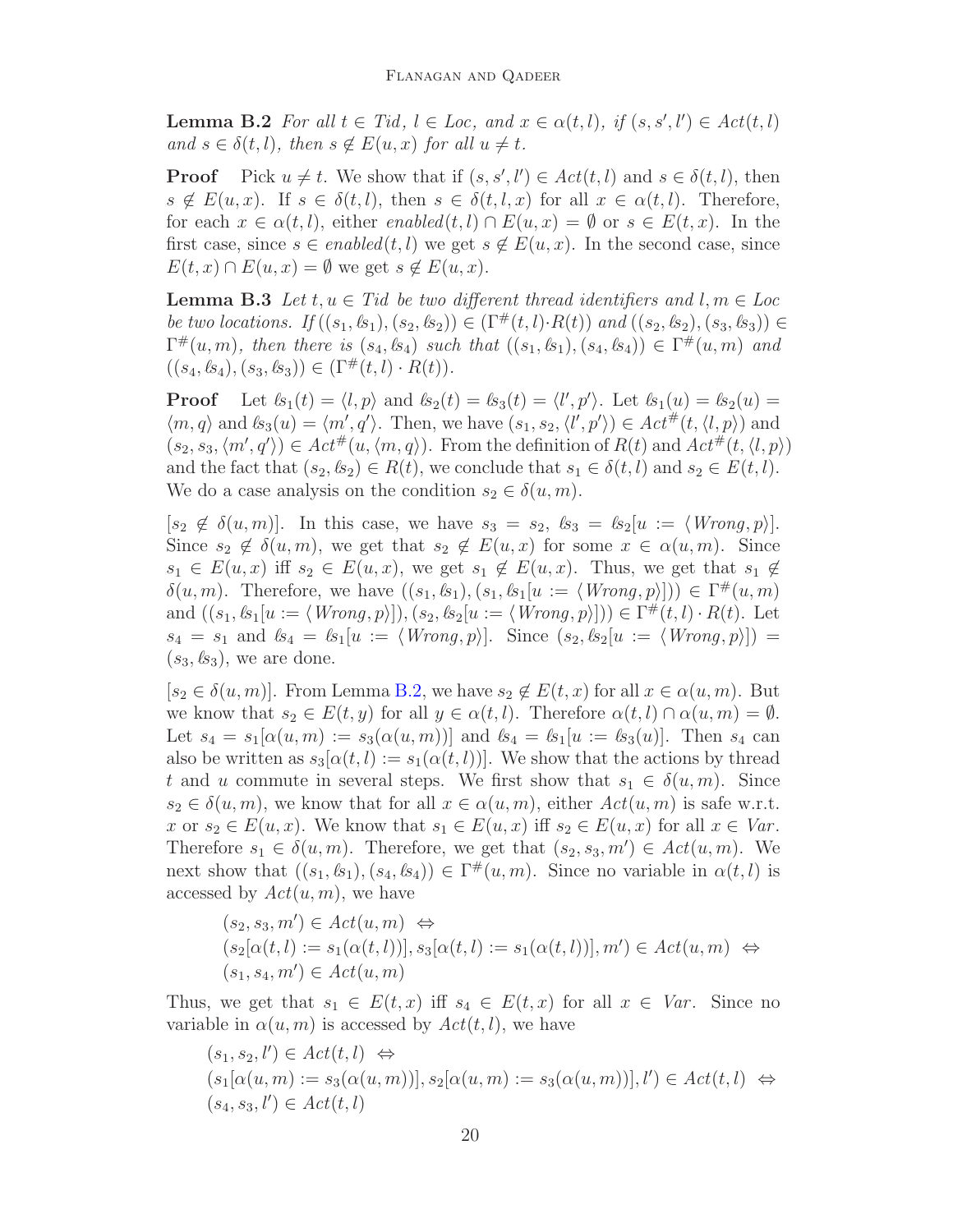Thus, we get that  $s_4 \in E(u, x)$  iff  $s_3 \in E(u, x)$  for all  $x \in Var$ . Since  $s_1, s_2 \in \delta(u, m), s_1 \in E(u, x)$  iff  $s_2 \in E(u, x)$  for all  $x \in Var, s_4 \in E(u, x)$ iff  $s_3 \in E(u, x)$  for all  $x \in Var$ , and  $(s_2, s_3, m') \in Act(u, m)$  iff  $(s_1, s_4, m') \in$  $Act(u,m)$ , we get that  $(s_2, s_3, \langle m', q' \rangle) \in Act(u, \langle m, q \rangle)$  iff  $(s_1, s_4, \langle m', q' \rangle) \in$  $Act(u, \langle m, q \rangle)$ . Thus, we get  $((s_1, \mathcal{L}_1), (s_4, \mathcal{L}_4)) \in \Gamma^{\#}(u, m)$ . We now show that  $s_4 \in \delta(t, l)$ . Since  $s_1 \in \delta(t, l)$ , we know that for all  $x \in \alpha(t, l)$ , either  $Act(t, l)$  is safe w.r.t. x or  $s_1 \in E(t, x)$ . We know that  $s_1 \in E(t, x)$  iff  $s_4 \in E(t, x)$  for all  $x \in Var$ . Therefore  $s_4 \in \delta(t, l)$ . Since  $s_1, s_4 \in \delta(t, l)$ ,  $s_1 \in E(t, x)$  iff  $s_4 \in E(t, x)$  for all  $x \in Var$ ,  $s_2 \in E(t, x)$  iff  $s_3 \in E(t, x)$  for all  $x \in Var$ , and  $(s_1, s_2, l') \in Act(t, l)$  iff  $(s_4, s_3, l') \in Act(t, l)$ , we get that  $(s_1, s_2, \langle l', p' \rangle) \in \text{Act}(t, \langle l, p \rangle)$  iff  $(s_4, s_3, \langle l', p' \rangle) \in \text{Act}(t, \langle l, p \rangle)$ . Thus, we get  $((s_4, \mathcal{B}_4), (s_3, \mathcal{B}_3)) \in \Gamma^{\#}(t, l)$ . Also, since  $\mathcal{B}_3(t) = \mathcal{B}_2(t)$ , we get  $(s_3, \mathcal{B}_3) \in R(t)$ .

<span id="page-20-1"></span>**Lemma B.4** Let  $t, u \in T$ id be two different thread identifiers and  $l, m \in Loc$ be two locations. If  $((s_1, s_1), (s_2, s_2)) \in \Gamma^{\#}(u, m)$  and  $((s_2, s_2), (s_3, s_3)) \in$  $(L(t) \cdot \Gamma^{\#}(t, l)),$  then there is  $(s_4, \ell s_4)$  such that  $((s_1, \ell s_1), (s_4, \ell s_4)) \in (L(t) \cdot$  $\Gamma^{\#}(t, a)$ ) and  $((s_4, \mathcal{B}_4), (s_3, \mathcal{B}_3)) \in \Gamma^{\#}(u, b)$ .

<span id="page-20-0"></span>**Proof** Similar to the proof of Lemma [B.3.](#page-19-1)

**Lemma B.5** For each  $t \in Tid$ , let  $(R(t), L(t), N(t))$  be a partition of the set of states satisfying conditions A, B, and C, and let  $W(t) = \{(s, \& s) | \exists p. \& s(t) =$  $\langle Wrong, p \rangle$ . Then the following conditions hold.

- (i)  $(s_0, \ell s_0) \in N(t)$  and  $W(t) \subseteq N(t)$ .
- (ii)  $(L(t) \cdot \rightarrow_{P^{\#}}^t \cdot R(t))$  is empty.
- (iii) For all  $u \neq t$ ,  $(\rightarrow_{P^{\#}}^t \cdot R(t))$  right-commutes with  $\rightarrow_{P^{\#}}^u$ .
- (iv) For all  $u \neq t$ ,  $(L(t) \cdot \rightarrow_{P^{\#}}^{t})$  left-commutes with  $\rightarrow_{P^{\#}}^{u}$ .
- (v) For all  $u \neq t$ , if  $((s, \ell s), (s', \ell s')) \in \rightarrow_{P^{\#}}^t$ , then  $(s, \ell s) \in R(u) \Leftrightarrow (s', \ell s') \in$  $R(u), (s, s) \in L(u) \Leftrightarrow (s', s') \in L(u), \text{ and } (s, s) \in W(u) \Leftrightarrow (s', s') \in L(u)$  $W(u)$ .
- (vi) For all  $(s, \&) \in L(t)$ , we have  $((s, \&), (s', \&')) \in (\rightarrow_{P^{\#}}^{\{t\}})^*$  for some  $(s', \&') \in$  $N(t)$ .

**Proof** We prove each condition separately.

- (i) Obvious from the definition of  $R(t)$ ,  $L(t)$ , and  $N(t)$ .
- (ii) Suppose  $((s, \&), (s', \&')) \in T^{\#}(t), (s, \&) \in L(t), \text{ and } (s', \&') \in R(t).$ Therefore there are  $l, l' \in Loc$  such that  $((s, k), (s', k')) \in \Gamma^{\#}(t, l), k(t) =$  $\langle l, false \rangle$ ,  $\langle s'(t) = \langle l', true \rangle$ , and  $l' \neq Wrong$ . From the definition of  $Act^{\#}(t, l)$ , we get that  $s \notin E(t, l)$ . At the same time, from the definition of  $L(t)$  we get that  $s \in E(t, l)$ . Thus, we arrive at a contradiction.
- (iii) Suppose  $((s_1, \ell s_1), (s_2, \ell s_2)) \in T^{\#}(t) \cdot R(t)$  and  $((s_2, \ell s_2), (s_3, \ell s_3)) \in T^{\#}(u)$ . Then we have  $((s_1, k_1), (s_2, k_2)) \in \Gamma^{\#}(t, l) \cdot R(t)$  for some  $l \in Loc$  and  $((s_2, \mathcal{B}_2), (s_3, \mathcal{B}_3)) \in \Gamma^{\#}(u, m)$  for some  $m \in Loc$ . From Lemma [B.3,](#page-19-1) we get  $(s_4, \ell s_4)$  such that  $((s_1, \ell s_1), (s_4, \ell s_4)) \in \Gamma^{\#}(u, m)$  and  $((s_4, \ell s_4), (s_3, \ell s_3)) \in$